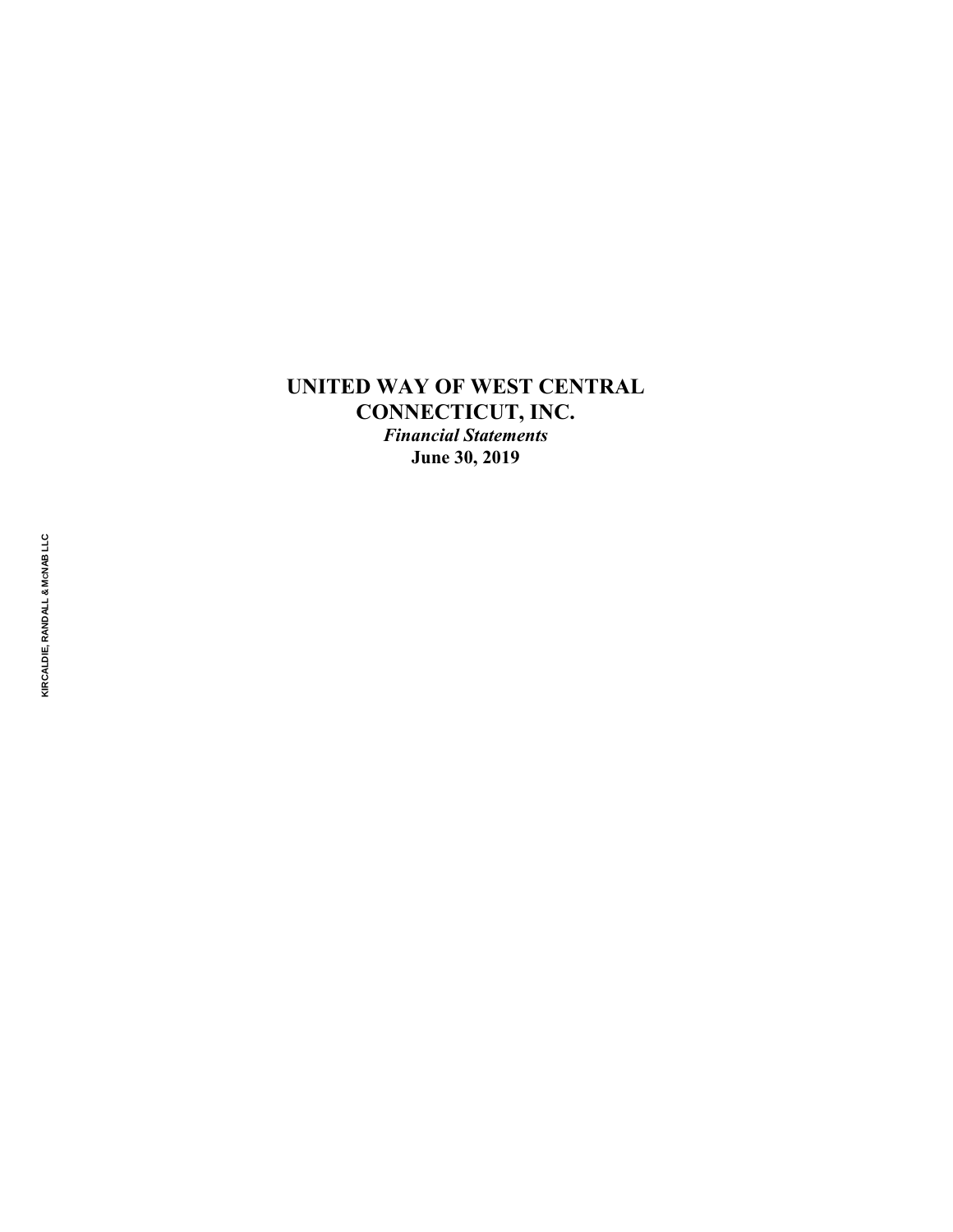# **UNITED WAY OF WEST CENTRAL CONNECTICUT, INC.**

# **Table of Contents**

| <b>Independent Auditor's Report</b> | <u>Pages</u><br>$1 - 2$                           |          |
|-------------------------------------|---------------------------------------------------|----------|
| <b>Financial Statements:</b>        |                                                   |          |
|                                     | <b>Statement of Financial Position</b>            |          |
|                                     | Statement of Activities and Changes in Net Assets | 4        |
|                                     | <b>Statement of Functional Expenses</b>           | 5        |
|                                     | <b>Statement of Cash Flows</b>                    | 6        |
|                                     | Notes to Financial Statements                     | $7 - 20$ |
| Schedule I                          | Allocations to Agencies                           | 21       |
| Schedule II                         | Functional Expenses (overhead) calculation        | 22       |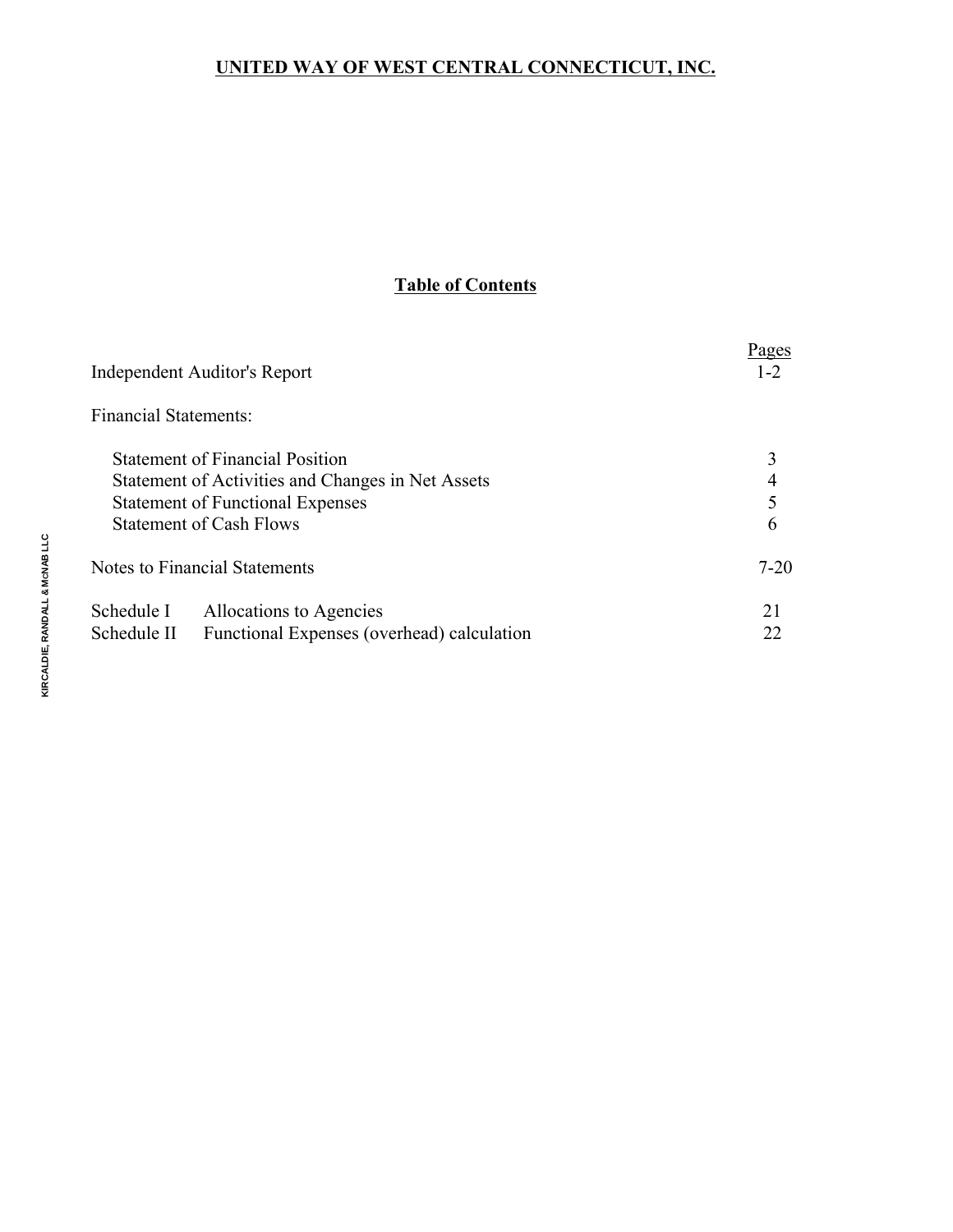# **KIRCALDIE, RANDALL & MCNAB LLC**

*CERTIFIED PUBLIC ACCOUNTANTS* **NORTH HAVEN, CONNECTICUT 06473**

#### INDEPENDENT AUDITOR'S REPORT

The Board of Directors United Way of West Central Connecticut, Inc Bristol, Connecticut

We have audited the accompanying financial statements of United Way of West Central Connecticut, Inc., (a nonprofit organization) which comprise the statement of financial position as of June 30, 2019, and the related statements of activities and changes in net assets, functional expenses and cash flows for the fiscal year then ended, and the related notes to the financial statements. The prior year summarized information has been derived from the organization's fiscal year ended June 30, 2018 financial statements and, in our report dated September 26, 2018, we expressed an unqualified opinion on those statements.

#### **Management's Responsibility for the Financial Statements**

Management is responsible for the preparation and fair presentation of these financial statements in accordance with accounting principles generally accepted in the United States of America; this includes the design, implementation, and maintenance of internal control relevant to the preparation and fair presentation of financial statements that are free from material misstatement, whether due to fraud or error.

#### **Auditor's Responsibility**

Our responsibility is to express an opinion on these financial statements based on our audit. We conducted our audit in accordance with auditing standards generally accepted in the United States of America. Those standards require that we plan and perform the audit to obtain reasonable assurance about whether the financial statements are free from material misstatement.

An audit involves performing procedures to obtain audit evidence about the amounts and disclosures in the financial statements. The procedures selected depend on the auditor's judgement, including the assessment of the risks of material misstatement of the financial statements, whether due to fraud or error. In making those risk assessments, the auditor considers internal control relevant to the entity's preparation and fair presentation of the financial statements in order to design audit procedures that are appropriate in the circumstances, but not for the purpose of expressing an opinion on the effectiveness of the entity's internal control. Accordingly, we express no such opinion. An audit also includes evaluating the appropriateness of accounting policies used and the reasonableness of significant accounting estimates made by management, as well as evaluating the overall presentation of the financial statements.

We believe that the audit evidence we have obtained is sufficient and appropriate to provide a basis for our audit opinion.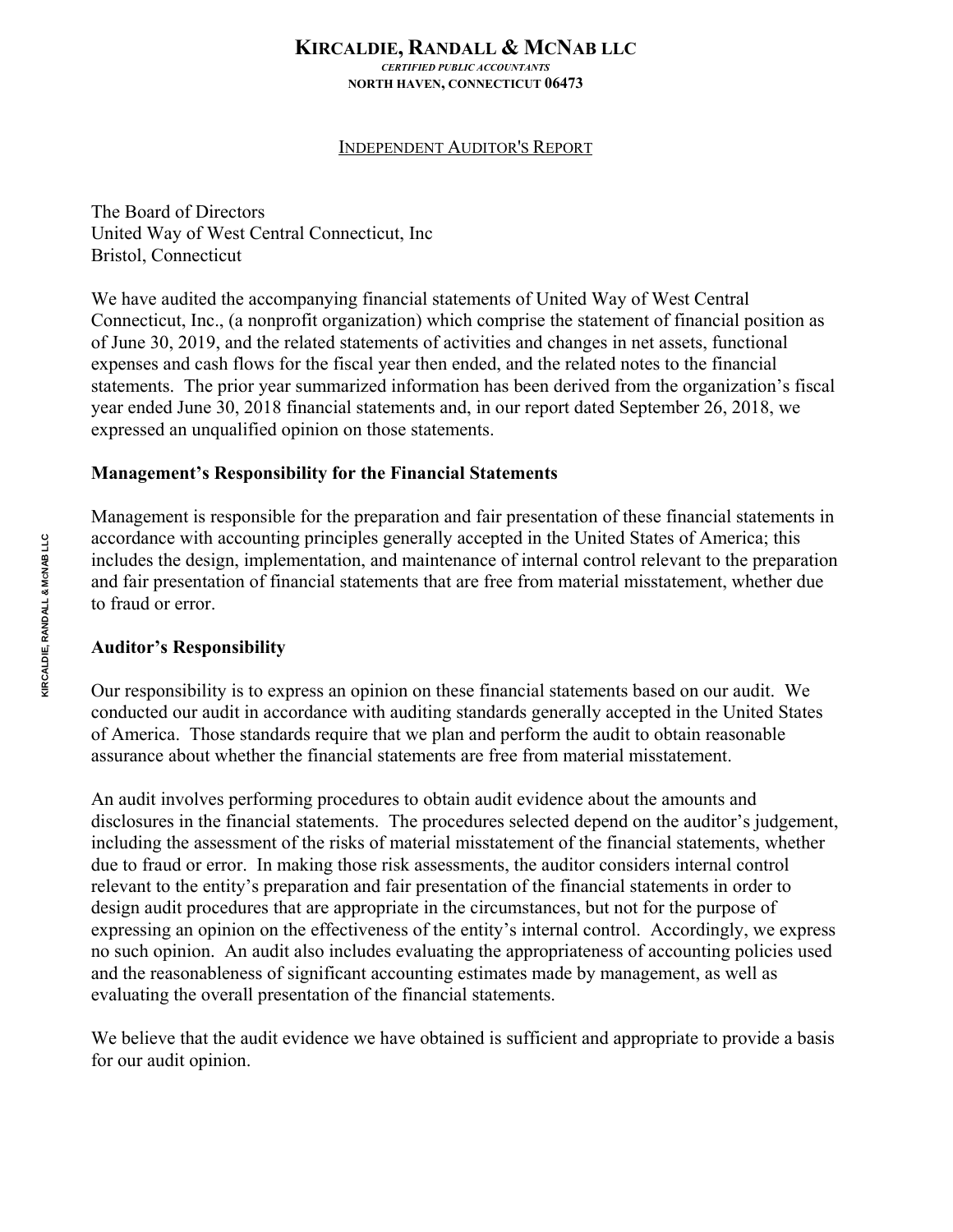## **Opinion**

In our opinion, the financial statements referred to above present fairly, in all material respects, the financial position of United Way of West Central Connecticut, Inc., as of June 30, 2019, and the changes in its net assets and its cash flows for the year then ended in accordance with accounting principles generally accepted in the United States of America.

## **Other Matters**

Our audit was conducted for the purpose of forming an opinion on the financial statements as a whole. The schedule of allocations to agencies on Schedules I and II are presented for purposes of additional analysis and is not a required part of the financial statements. Such information is the responsibility of management and was derived from and relates directly to the underlying accounting and other records used to prepare the financial statements. The information has been subjected to the auditing procedures applied in the audit of the financial statements and certain additional procedures, including comparing and reconciling such information directly to the underlying accounting and other records used to prepare the financial statements or to the financial statements themselves, and other additional procedures in accordance with auditing standards generally accepted in the United States of America. In our opinion, the information is fairly stated in all material respects in relation to the financial statements as a whole.

Kircaldie Rauchell, McNab LLC

North Haven, Connecticut January 15, 2020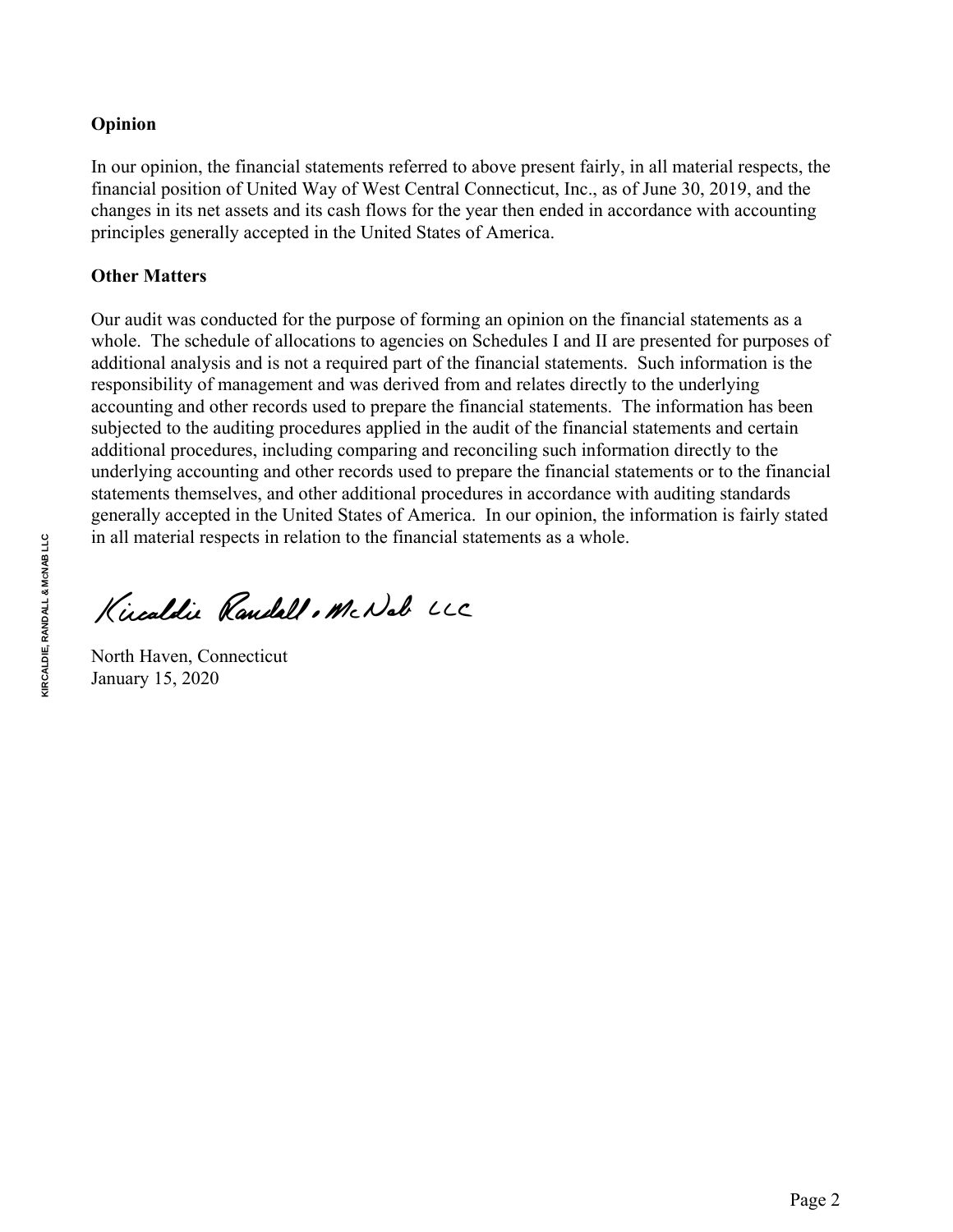# **UNITED WAY OF WEST CENTRAL CONNECTICUT, INC. STATEMENT OF FINANCIAL POSITION AS OF JUNE 30, 2019**

*(with summarized financial information as of June 30, 2018)*

|                                                      | 2019                                | 2018                                 |
|------------------------------------------------------|-------------------------------------|--------------------------------------|
|                                                      |                                     |                                      |
| <b>ASSETS</b>                                        |                                     |                                      |
| <b>Current assets:</b>                               |                                     |                                      |
| Cash and cash equivalents                            | \$<br>220,396                       | \$<br>216,567                        |
| Investments, at market values                        | 856,105                             | 886,399                              |
| Pledges receivable                                   | 659,473                             | 642,728                              |
| Other current assets                                 | 31,862                              | 10,803                               |
| Total current assets                                 | 1,767,836<br>S                      | 1,756,497<br>$\overline{\mathbb{S}}$ |
| <b>Plant and Equipment:</b>                          |                                     |                                      |
| Plant and equipment                                  | \$<br>44,030                        | \$<br>42,664                         |
| Less - Accumulated deprecation                       | 25,868                              | 19,471                               |
| Net plant and equipment                              | 18,162<br>$\overline{\mathcal{S}}$  | 23,193<br>$\overline{\mathcal{S}}$   |
| <b>Total assets</b>                                  | 1,785,998<br>S                      | 1,779,690<br>\$                      |
|                                                      |                                     |                                      |
| <b>LIABILITIES</b>                                   |                                     |                                      |
| <b>Current liabilities:</b>                          |                                     |                                      |
| Allocations payable to designated agencies           | \$<br>739,804                       | \$<br>703,756                        |
| Accounts payable and accruals                        | 32,031                              | 30,934                               |
| Due to affiliates                                    | 6,727                               | 3,774                                |
| Total current liabilities                            | $\overline{\mathcal{S}}$<br>778,562 | $\overline{\mathcal{S}}$<br>738,464  |
| <b>Total liabilities</b>                             | 778,562<br>$\overline{\mathcal{S}}$ | $\overline{\mathcal{S}}$<br>738,464  |
| <b>NET ASSETS</b>                                    |                                     |                                      |
| <b>Net assets:</b>                                   |                                     |                                      |
| Net assets without donor restrictions                |                                     |                                      |
| Unappropriated                                       | \$<br>525,653                       | \$<br>582,960                        |
| Board designated - Investment in plant and equipment | 18,162                              | 23,193                               |
| Board designated - Community initiatives             | 3                                   | 871                                  |
| Total net assets without donor restrictions          | 543,818<br>$\overline{\mathcal{S}}$ | 607,024<br>$\overline{\mathcal{S}}$  |
| Net assets with donor restrictions                   |                                     |                                      |
| Donor principal restrictions                         | \$<br>340,787                       | \$<br>340,787                        |
| Other donor restrictions                             | 122,831                             | 93,415                               |
| Total net assets with donor restrictions             | 463,618<br>$\overline{\mathcal{S}}$ | 434,202<br>$\overline{\mathbb{S}}$   |
| Total net assets                                     | 1,007,436                           | 1,041,226                            |
| Total liabilities and net assets                     | 1,785,998<br>\$                     | 1,779,690<br>\$                      |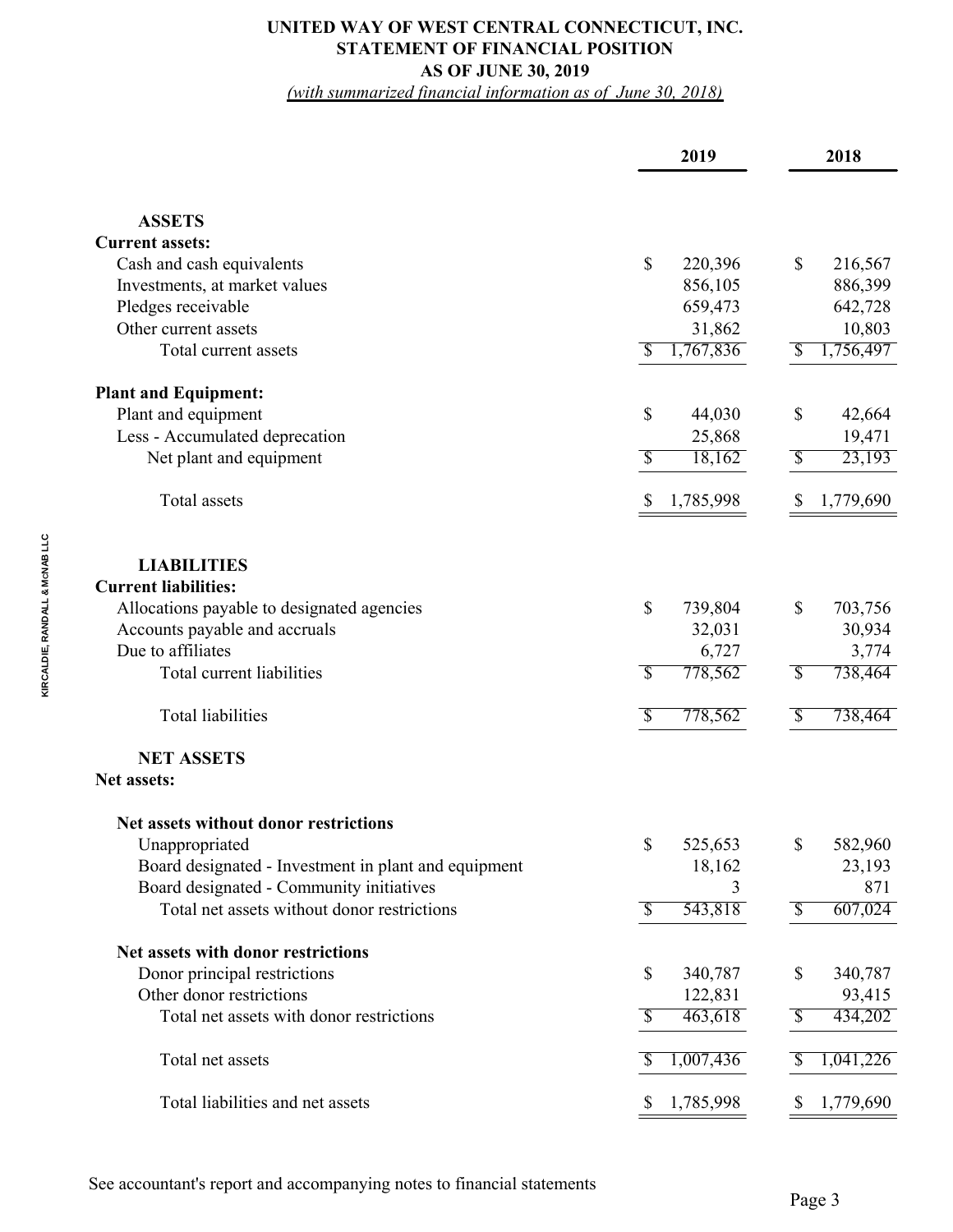#### **UNITED WAY OF WEST CENTRAL CONNECTICUT, INC. STATEMENT OF ACTIVITIES AND CHANGES IN NET ASSETS FOR THE YEAR ENDED JUNE 30, 2019**

*(with summarized financial information for the year ended June 30, 2018)*

|                                                   | 2019                     |                                           |                          |                     |                          |                                        |                          | 2018            |  |
|---------------------------------------------------|--------------------------|-------------------------------------------|--------------------------|---------------------|--------------------------|----------------------------------------|--------------------------|-----------------|--|
|                                                   |                          | <b>With Donor</b><br><b>Without Donor</b> |                          |                     |                          | <b>Combined</b>                        |                          | <b>Combined</b> |  |
|                                                   |                          | <b>Restrictions</b>                       |                          | <b>Restrictions</b> |                          | <b>Totals</b>                          |                          | <b>Totals</b>   |  |
| <b>Revenues, Gains, and Other Support:</b>        |                          |                                           |                          |                     |                          |                                        |                          |                 |  |
| Campaign applicable to current period:            |                          |                                           |                          |                     |                          |                                        |                          |                 |  |
| Contributions                                     |                          |                                           |                          |                     |                          |                                        |                          |                 |  |
| Campaign                                          | \$                       | 445,717                                   | \$                       | 13,450              | \$                       | 459,167                                | $\mathbb{S}$             | 523,532         |  |
| Net assets released from restriction              |                          | 2,751                                     |                          | (2,751)             |                          | $\mathbf{0}$                           |                          | $\overline{0}$  |  |
| Gross contributions                               | $\overline{\mathbb{S}}$  | 448,468                                   | $\overline{\mathbb{S}}$  | 10,699              | $\overline{\mathcal{S}}$ | 459,167                                | $\overline{\mathcal{S}}$ | 523,532         |  |
| Uncollectible pledge expense                      |                          | (15, 125)                                 |                          | $\boldsymbol{0}$    |                          | (15, 125)                              |                          | (3,882)         |  |
| Net contributions                                 | $\overline{\mathcal{S}}$ | 433,343                                   | $\overline{\mathcal{S}}$ | 10,699              | $\overline{\mathcal{S}}$ | 444,042                                | $\overline{\mathcal{S}}$ | 519,650         |  |
| <b>Other Support:</b>                             |                          |                                           |                          |                     |                          |                                        |                          |                 |  |
| Grants & special contributions                    | \$                       | 177,063                                   | \$                       |                     | \$                       | 177,063                                | \$                       | 171,424         |  |
| Interest and investment income                    |                          | 46,754                                    |                          | $\boldsymbol{0}$    |                          | 46,754                                 |                          | 60,620          |  |
| Support activities income                         |                          | 49,449                                    |                          |                     |                          | 49,449                                 |                          | 75,305          |  |
| Administrative fees                               |                          | 17,470                                    |                          | 18,717              |                          | 36,187                                 |                          | 33,251          |  |
| Miscellaneous income                              |                          | 40                                        |                          | $\boldsymbol{0}$    |                          | 40                                     |                          | 195             |  |
| Total other support                               | $\overline{\mathbb{S}}$  | 290,776                                   | $\overline{\mathcal{S}}$ | 18,717              | $\overline{\mathcal{S}}$ | 309,493                                | $\overline{\mathcal{S}}$ | 340,795         |  |
| Total revenue                                     | S                        | 724,119                                   | $\overline{\mathcal{S}}$ | 29,416              | $\overline{\mathcal{S}}$ | 753,535                                | $\overline{\mathcal{S}}$ | 860,445         |  |
| <b>Allocations and Other Functional Expenses:</b> |                          |                                           |                          |                     |                          |                                        |                          |                 |  |
| <b>Allocations:</b>                               |                          |                                           |                          |                     |                          |                                        |                          |                 |  |
| Allocations to agencies from campaign             | \$                       | 199,347                                   | \$                       | $\theta$            | \$                       | 199,347                                | $\mathbb{S}$             | 199,863         |  |
| Community initiatives & programs                  |                          | 151,824                                   |                          | 0                   |                          | 151,824                                |                          | 186,746         |  |
| Donor directed gifts                              |                          | 51,123                                    |                          | $\boldsymbol{0}$    |                          | 51,123                                 |                          | 65,938          |  |
| Total allocations                                 | \$                       | 402,294                                   | $\overline{\mathbb{S}}$  | $\overline{0}$      | $\overline{\mathbb{S}}$  | 402,294                                | $\overline{\mathcal{S}}$ | 452,547         |  |
| Other functional expenses:                        |                          |                                           |                          |                     |                          |                                        |                          |                 |  |
| Allocations and agency relations                  | \$                       | 63,870                                    | \$                       | $\theta$            | \$                       | 63,870                                 | $\mathbb{S}$             | 60,568          |  |
| Community services                                |                          | 161,992                                   |                          | $\theta$            |                          | 161,992                                |                          | 168,417         |  |
| Bristol discovery grant initiative                |                          | 26,174                                    |                          | $\boldsymbol{0}$    |                          | 26,174                                 |                          | 31,813          |  |
| Plymouth discovery grant initiative               |                          | 3,850                                     |                          | $\boldsymbol{0}$    |                          | 3,850                                  |                          | 2,022           |  |
| Total program services expenses                   | $\overline{\mathbb{S}}$  | 255,886                                   | $\overline{\mathbb{S}}$  | $\overline{0}$      | $\overline{\mathbb{S}}$  | $\overline{255,886}$ \ $\overline{\$}$ |                          | 262,820         |  |
| Fund raising                                      | \$                       | 75,676                                    | \$                       | $\boldsymbol{0}$    |                          | 75,676                                 |                          | 85,207          |  |
| Management and general                            |                          | 70,091                                    |                          | $\boldsymbol{0}$    |                          | 70,091                                 |                          | 83,659          |  |
| Total support services expenses                   | $\overline{\mathcal{S}}$ | 145,767                                   | $\overline{\$}$          | $\overline{0}$      | $\overline{\mathcal{S}}$ | 145,767                                | $\overline{\mathcal{S}}$ | 168,866         |  |
| Total other functional expenses                   | \$                       | 401,653                                   | $\overline{\mathcal{S}}$ | $\overline{0}$      | $\overline{\mathbb{S}}$  | 401,653                                | $\mathcal{S}$            | 431,686         |  |
| Total allocations and expenses                    | \$                       | 803,947                                   | \$                       | $\boldsymbol{0}$    | \$                       | 803,947                                | \$                       | 884,233         |  |
| <b>Change in Net Assets from Operations</b>       | $\overline{\mathbb{S}}$  | (79, 828)                                 | $\overline{\mathcal{S}}$ | 29,416              | $\overline{\mathcal{S}}$ | (50, 412)                              | $\overline{\mathcal{S}}$ | (23, 788)       |  |
| Unrealized gains and (losses) from investments    |                          | 16,622                                    |                          | 0                   |                          | 16,622                                 |                          | (15,717)        |  |
| <b>Change in Net Assets</b>                       | $\mathcal{S}$            | $\overline{(63,206)}$                     | $\overline{\mathcal{S}}$ | 29,416              | $\sqrt{\frac{2}{\pi}}$   | $\overline{(33,790)}$ \$               |                          | (39, 505)       |  |
| Net Assets, beginning of year                     |                          | 607,024                                   |                          | 434,202             |                          | 1,041,226                              |                          | 1,080,731       |  |
| Net Assets, end of year                           | $\overline{\mathbb{S}}$  | 543,818                                   | $\overline{\mathbb{S}}$  | 463,618             | \$                       | 1,007,436                              | $\overline{\mathbb{S}}$  | 1,041,226       |  |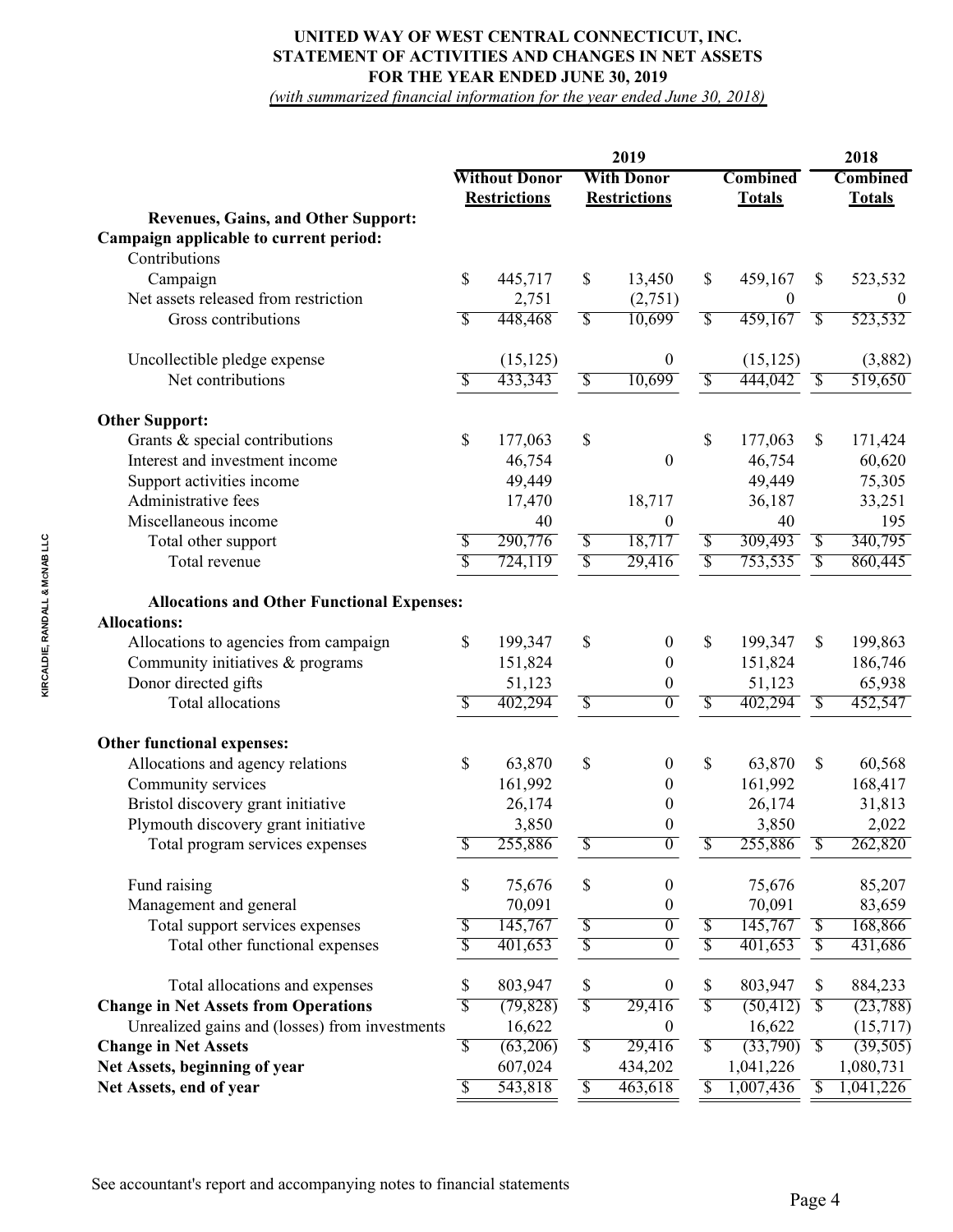#### **UNITED WAY OF WEST CENTRAL CONNECTICUT, INC. STATEMENT OF FUNCTIONAL EXPENSES FOR THE FISCAL YEAR ENDED JUNE 30, 2019** *(with summarized financial information for the year ended June 30, 2018)*

|                                                                       |              | <b>PROGRAM SERVICES</b>                                     |                         |                                     |                          |                                                    |              |                                                     |                         | <b>SUPPORT SERVICES</b> |                          |                               |                          |                                                   |                |                                     |                         |                      |                          |                      |
|-----------------------------------------------------------------------|--------------|-------------------------------------------------------------|-------------------------|-------------------------------------|--------------------------|----------------------------------------------------|--------------|-----------------------------------------------------|-------------------------|-------------------------|--------------------------|-------------------------------|--------------------------|---------------------------------------------------|----------------|-------------------------------------|-------------------------|----------------------|--------------------------|----------------------|
|                                                                       |              | <b>ALLOCATIONS</b><br><b>AND AGENCY</b><br><b>RELATIONS</b> |                         | <b>COMMUNITY</b><br><b>SERVICES</b> |                          | <b>BRISTOL</b><br><b>DISCOVERY</b><br><b>GRANT</b> |              | <b>PLYMOUTH</b><br><b>DISCOVERY</b><br><b>GRANT</b> |                         | <b>TOTAL</b>            |                          | <b>FUND</b><br><b>RAISING</b> |                          | <b>MANAGEMENT</b><br><b>AND</b><br><b>GENERAL</b> |                | <b>TOTAL</b>                        |                         | 2019<br><b>TOTAL</b> |                          | 2018<br><b>TOTAL</b> |
| <b>ALLOCATIONS TO AGENCIES</b>                                        | S            | 199,347                                                     |                         |                                     |                          |                                                    |              |                                                     | S                       | 199,347                 |                          |                               |                          |                                                   |                |                                     | \$                      | 199,347              | <sup>\$</sup>            | 199,863              |
| <b>COMMUNITY INITIATIVES &amp; PROGRAMS</b>                           | -S           | 151,824                                                     |                         |                                     |                          |                                                    |              |                                                     |                         | 151,824                 |                          |                               |                          |                                                   |                |                                     | \$                      | 151,824              | -S                       | 186,746              |
| <b>DONOR DIRECTED GIFTS</b>                                           | S            | 51,123                                                      |                         |                                     |                          |                                                    |              |                                                     | £.                      | 51,123                  |                          |                               |                          |                                                   |                |                                     | S.                      | 51,123               | <sup>S</sup>             | 65,938               |
| <b>COMMUNITY &amp; AGENCY SERVICES</b><br>PROVIDED BY THE UNITED WAY: |              |                                                             |                         |                                     |                          |                                                    |              |                                                     |                         |                         |                          |                               |                          |                                                   |                |                                     |                         |                      |                          |                      |
| <b>SALARIES AND RELATED EXPENSES:</b>                                 |              |                                                             |                         |                                     |                          |                                                    |              |                                                     |                         |                         |                          |                               |                          |                                                   |                |                                     |                         |                      |                          |                      |
| <b>Salaries</b>                                                       | $\mathbf{s}$ | 36,373                                                      | S                       | 98,015 \$                           |                          | $\overline{0}$                                     | <sup>S</sup> | $\overline{0}$                                      | S                       | 134,388                 | -S                       | 30,102                        | -S                       | 28,483                                            |                | 58,585 \$                           |                         | 192,973              | $\mathbf S$              | 209,271              |
| Employee benefits                                                     |              | 7,424                                                       |                         | 23,213                              |                          | $\Omega$                                           |              | $\overline{0}$                                      |                         | 30,637                  |                          | 8,580                         |                          | 8,556                                             |                | 17,136                              |                         | 47,773               |                          | 47,054               |
| Payroll taxes                                                         |              | 3,107                                                       |                         | 9,716                               |                          | $\theta$                                           |              | $\mathbf{0}$                                        |                         | 12,823                  |                          | 3,591                         |                          | 3,581                                             |                | 7,172                               |                         | 19.995               |                          | 21,023               |
| Total salaries and related expenses                                   | -S           | 46,904                                                      | $\overline{\mathbb{S}}$ | $\frac{130,944}{s}$                 |                          | $\overline{0}$ $\overline{s}$                      |              | $\overline{0}$                                      | $\overline{s}$          | 177,848                 | $\overline{\mathcal{S}}$ | 42,273                        | $\mathbf{S}$             | 40,620                                            | S              | $82,893$ $\overline{\$}$            |                         | 260,741              | $\overline{\mathcal{S}}$ | 277,348              |
| <b>OTHER EXPENSES:</b>                                                |              |                                                             |                         |                                     |                          |                                                    |              |                                                     |                         |                         |                          |                               |                          |                                                   |                |                                     |                         |                      |                          |                      |
| Accounting services                                                   | <sup>S</sup> | 878                                                         | $\mathbf{s}$            | $1,756$ \$                          |                          | 0 S                                                |              | $\boldsymbol{0}$                                    |                         | 2,634                   | <sup>\$</sup>            | 1,463                         | $\mathcal{F}$            | 1,756                                             |                | $3,219$ \$                          |                         | 5,853                | -S                       | 6,170                |
| Conferences and meetings                                              |              | 426                                                         |                         | 852                                 |                          | 112                                                |              | $\theta$                                            |                         | 1,390                   |                          | 710                           |                          | 851                                               |                | 1,561                               |                         | 2,951                |                          | 3,340                |
| Office supplies $&$ expenses                                          |              | 2,424                                                       |                         | 4,848                               |                          | 2,630                                              |              | 3,850                                               |                         | 13,752                  |                          | 4,039                         |                          | 4,848                                             |                | 8,887                               |                         | 22,639               |                          | 35,172               |
| Publicity and promotion                                               |              | 2,880                                                       |                         | 2,880                               |                          | $\Omega$                                           |              | $\Omega$                                            |                         | 5,760                   |                          | 4,704                         |                          | $\theta$                                          |                | 4,704                               |                         | 10,464               |                          | 4,559                |
| Rent                                                                  |              | 4,298                                                       |                         | 8,595                               |                          | $\Omega$                                           |              | $\Omega$                                            |                         | 12,893                  |                          | 7,163                         |                          | 8,594                                             |                | 15,757                              |                         | 28,650               |                          | 33,320               |
| Telephone                                                             |              | 669                                                         |                         | 1,337                               |                          | $\Omega$                                           |              | 0                                                   |                         | 2,006                   |                          | 1,115                         |                          | 1,337                                             |                | 2,452                               |                         | 4,458                |                          | 5,470                |
| Postage                                                               |              | 1,105                                                       |                         | 2,209                               |                          | $\Omega$                                           |              | $\Omega$                                            |                         | 3,314                   |                          | 1,841                         |                          | 2,209                                             |                | 4,050                               |                         | 7,364                |                          | 5,086                |
| Professional fees                                                     |              | 2,348                                                       |                         | 4,696                               |                          | 480                                                |              | $\theta$                                            |                         | 7,524                   |                          | 3,913                         |                          | 4,696                                             |                | 8,609                               |                         | 16,133               |                          | 17,881               |
| Early childhood coordinator                                           |              | $\mathbf{0}$                                                |                         | $\Omega$                            |                          | 22,952                                             |              | $\mathbf{0}$                                        |                         | 22,952                  |                          | $\overline{0}$                |                          | $\mathbf{0}$                                      |                | $\theta$                            |                         | 22,952               |                          | 24,688               |
| Insurance                                                             |              | 978                                                         |                         | 1,956                               |                          | $\Omega$                                           |              | $\theta$                                            |                         | 2,934                   |                          | 1,630                         |                          | 1,955                                             |                | 3,585                               |                         | 6,519                |                          | 4,018                |
| Membership fees                                                       |              | $\Omega$                                                    |                         | $\Omega$                            |                          |                                                    |              | $\Omega$                                            |                         | $\Omega$                |                          | 5,226                         |                          | 1,306                                             |                | 6,532                               |                         | 6,532                |                          | 8,058                |
| Total other expenses                                                  | -8           | 16,006                                                      | $\overline{\mathbf{s}}$ | 29,129                              | $\overline{\mathcal{S}}$ | $\sqrt{26,174}$ \ $\sqrt{\frac{1}{15}}$            |              | 3,850                                               | $\overline{\mathbf{s}}$ | 75,159                  | $\overline{\mathcal{S}}$ | 31,804                        | $\overline{\mathcal{S}}$ | 27,552                                            | $\overline{s}$ | $\overline{59,356}$ $\overline{\$}$ |                         | 134,515              | $\overline{\mathbf{s}}$  | 147,762              |
| Depreciation                                                          |              | 960                                                         |                         | 1,919                               |                          | $\mathbf{0}$                                       |              | $\boldsymbol{0}$                                    |                         | 2,879                   |                          | 1,599                         |                          | 1,919                                             |                | 3,518                               |                         | 6,397                |                          | 6,576                |
| Total community and agency services expenses                          | -S           | 63,870                                                      | S.                      | $\frac{161,992}{s}$                 |                          | $\sqrt{26,174}$ $\sqrt{s}$                         |              | 3,850                                               | - S                     | 255,886                 | -8                       | 75,676                        |                          | 70,091                                            | S.             | 145,767                             | $\overline{\mathbf{s}}$ | 401,653              | $\overline{s}$           | 431,686              |
| Total                                                                 | -S           | 466,164                                                     | S.                      | $\frac{161,992}{s}$                 |                          | 26,174                                             | $\mathbf{s}$ | 3,850                                               | <sup>S</sup>            | 658,180                 | S                        | 75,676                        |                          | 70,091                                            | S.             | 145,767                             | -S                      | 803,947              | -S                       | 884,233              |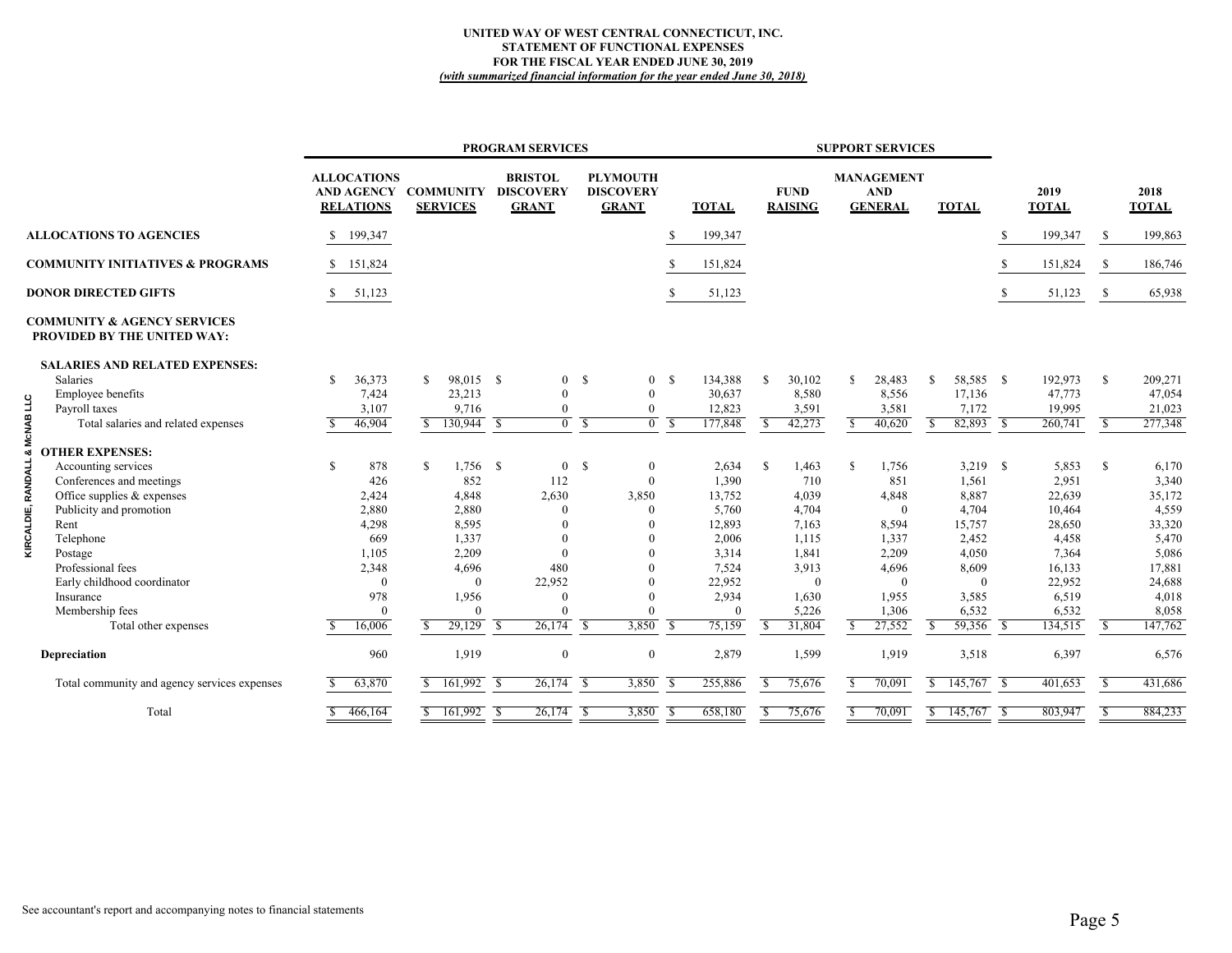#### **UNITED WAY OF WEST CENTRAL CONNECTICUT, INC. STATEMENT OF CASH FLOWS FOR THE YEAR ENDED JUNE 30, 2019** *(with summarized financial information for the year ended June 30, 2018)*

|                                                 | 2019                                  | 2018                                      |
|-------------------------------------------------|---------------------------------------|-------------------------------------------|
| <b>Cash Flows From Operating Activities:</b>    |                                       |                                           |
| Changes in Net Assets                           | \$<br>(33,790)                        | \$<br>(39, 505)                           |
| Adjustments to reconcile changes in net assets: |                                       |                                           |
| Depreciation                                    | 6,397                                 | 6,576                                     |
| Unrealized (gains) losses on investments        | (16,622)                              | 15,717                                    |
| Realized (gains) losses on investments          | 1,744                                 | 2,801                                     |
| Donated equipment                               | $\theta$                              | (25, 629)                                 |
| Pledges receivable                              | (16,745)                              | (91, 469)                                 |
| Other current assets                            | (21,059)                              | 972                                       |
| Allocations payable to designated agencies      | 36,048                                | 34,450                                    |
| Accounts payable and accruals                   | 1,097                                 | 10,518                                    |
| Due to affiliates                               | 2,953                                 | (644)                                     |
| Net cash (used) by operating activities         | $\overline{\mathcal{S}}$<br>(39, 977) | (86,213)<br>$\mathcal{S}$                 |
| <b>Cash Flows From Investing Activities:</b>    |                                       |                                           |
| Purchase of investments                         | \$<br>(131, 738)                      | \$<br>(177, 616)                          |
| Purchase of plant and equipment                 | (1,366)                               | (2,821)                                   |
| Change in cash invested                         | $\boldsymbol{0}$                      | 97,842                                    |
| Redemptions of investments                      | 176,910                               | 148,877                                   |
| Net cash provided by investing activities       | 43,806<br>$\overline{\mathcal{S}}$    | 66,282<br>$\overline{\mathbb{S}}$         |
| <b>Cash Flows From Financing Activities:</b>    |                                       |                                           |
|                                                 | \$<br>$\boldsymbol{0}$                | \$<br>$\boldsymbol{0}$                    |
| Net cash (used) by financing activities         | $\overline{\$}$<br>$\overline{0}$     | $\overline{\mathbb{S}}$<br>$\overline{0}$ |
| Net increase (decrease) in cash                 | \$<br>3,829                           | \$<br>(19, 931)                           |
| Cash and cash equivalents, beginning of year    | 216,567                               | 236,498                                   |
| Cash and cash equivalents, end of year          | \$<br>220,396                         | 216,567<br>$\mathcal{S}$                  |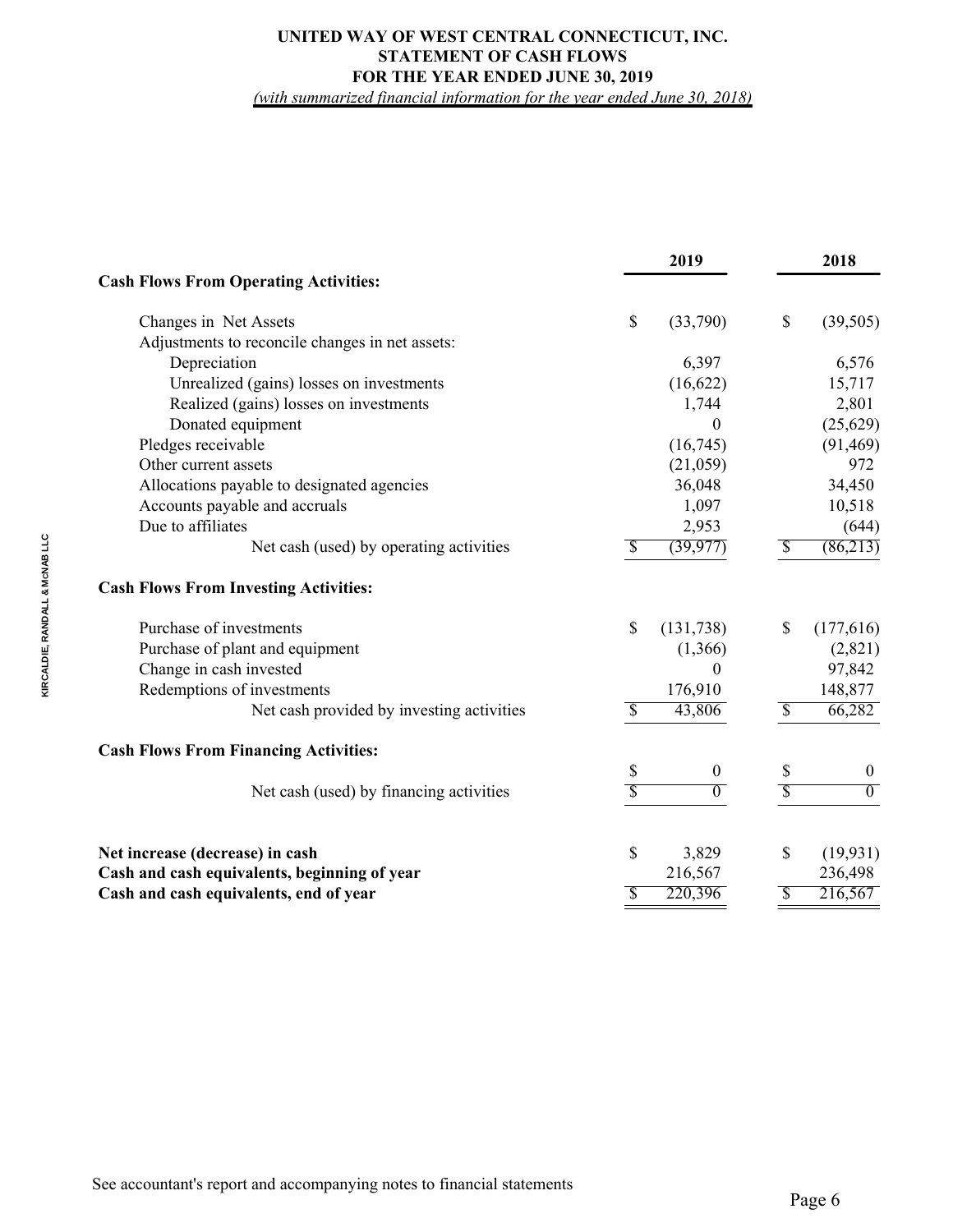United Way of West Central Connecticut, Inc. (The "United Way") is a not-for-profit voluntary health and human service agency established to increase the overall quality of life for those in the region. To accomplish its mission, the United Way conducts fundraising campaigns and activities, and distributes resources to various agencies and community collaborations that are involved in providing human services throughout the towns of Bristol, Burlington, Plainville, and Plymouth.

The United Way's primary funding source is donor contributions from donors who live or work in the region.

#### **NOTE 1 - BASIS OF PRESENTATION AND SUMMARY OF SIGNIFICANT ACCOUNTING POLICIES**:

#### **Basis of Presentation**

The financial statements of the United Way have been prepared in conformity with the Notfor-Profit Organization Audit and Accounting Guide published by the American Institute of Certified Public Accountants.

Financial statement presentation follows the recommendations of the Financial Accounting Standards Board in its Statement of Financial Accounting Standards (SFAS) No. 117, Financial Statements for not-for-profit organizations. Under SFAS No. 117, the organization is required to report information regarding the United Way's financial position and activities according to three classes of net assets: unrestricted net assets, temporarily restricted net assets, and permanently restricted net assets.

The accompanying financial statements have been prepared on the accrual basis of accounting in accordance with generally accepted accounting principles. Net assets and revenues, expenses, gains, and losses are classified based on the existence or absence of donor-imposed restrictions. Accordingly, net assets of the United Way and changes therein are classified and reported as either: unrestricted net assets, temporarily restricted net assets, or permanently restricted net assets.

The financial statements include certain prior-year summarized comparative information in total, but not by net asset class. Such information does not include sufficient detail to constitute a presentation in conformity with generally accepted accounting principles. Accordingly, such information should be read in conjunction with the organization's financial statements for the year ended June 30, 2018, from which the summarized information was derived.

#### **Summary of Significant Accounting Policies**

The significant accounting policies by the United Way of West Central Connecticut, Inc. are described below to enhance the usefulness of the financial statements to the reader.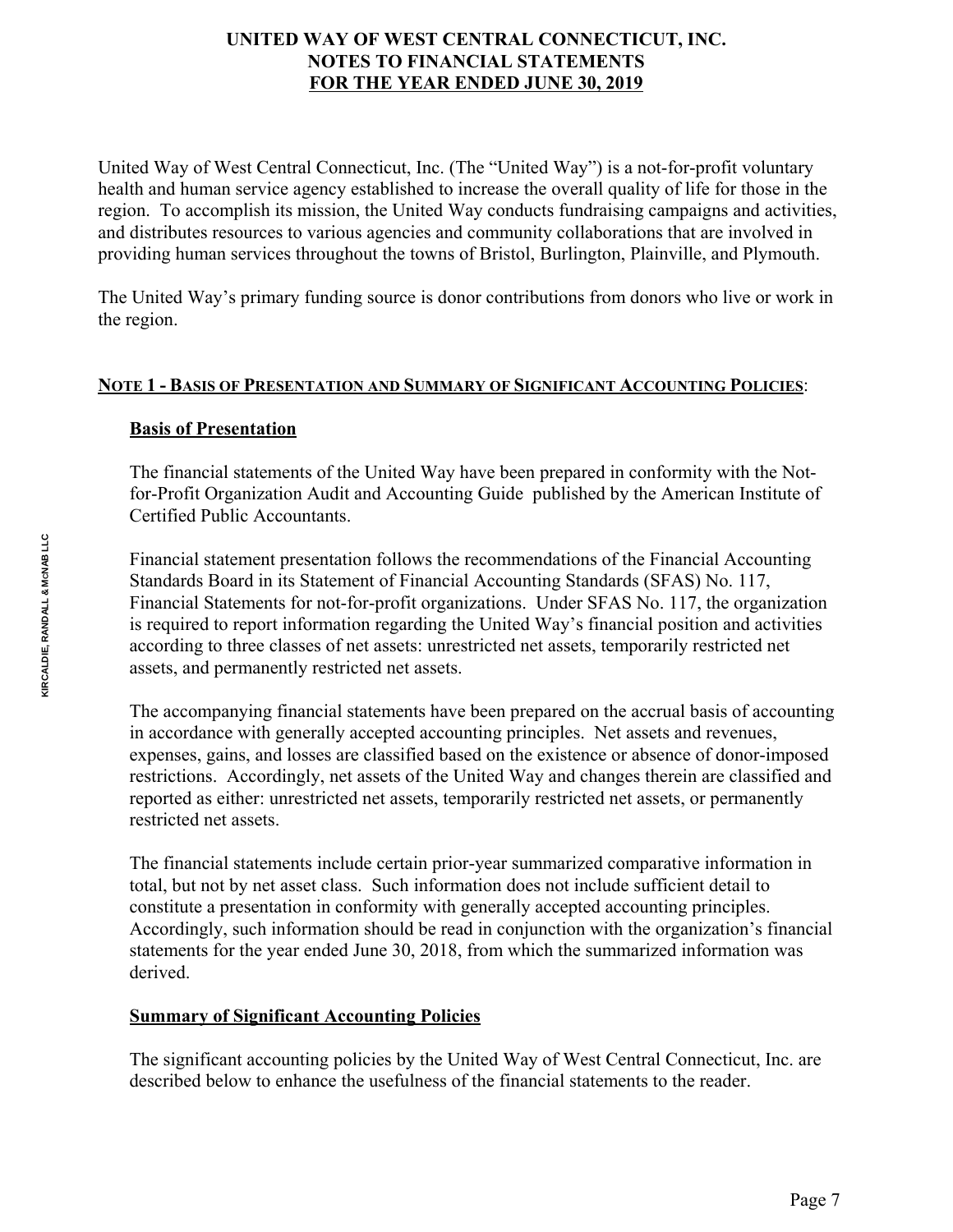#### **Cash and cash equivalents**

Cash and cash equivalents consists of the following at June 30, 2019 and 2018;

|                                       | 2019 |                | Interest    |               | 2018           | <b>Interest</b> |
|---------------------------------------|------|----------------|-------------|---------------|----------------|-----------------|
|                                       |      | <b>Balance</b> | <b>Rate</b> |               | <b>Balance</b> | <b>Rate</b>     |
| Unrestricted                          |      |                |             |               |                |                 |
| Petty cash                            | \$   | 400            | $0.00\%$    | <sup>\$</sup> | 400            | $0.00\%$        |
| Cash-Checking-Webster Bank            |      | 824            | $0.00\%$    |               | 9,885          | $0.00\%$        |
| Cash-Money Market-Webster Bank        |      | 5,054          | 0.10%       |               | 5,054          | $0.10\%$        |
| Cash-Savings-Webster Bank             |      | $\theta$       | $0.00\%$    |               | 367            | $0.00\%$        |
| Cash-CD-Thomaston Bank                |      | 26,536         | 1.74%       |               | 26,130         | 1.00%           |
| Cash-Money Market-Peoples United      |      |                |             |               |                |                 |
| Bank                                  |      | 52,928         | 0.13%       |               | 52,864         | 0.13%           |
| Total unrestricted                    | \$   | 85,742         |             | \$            | 94,700         |                 |
| Restricted Cash                       |      |                |             |               |                |                 |
| Cash-Money Market-Peoples United Bank |      |                |             |               |                |                 |
| -Campership                           | \$   | 49,630         | 1.26%       | $\mathbb{S}$  | 49,016         | 1.20%           |
| Cash-Savings-Webster Bank-Barnes      |      |                |             |               |                |                 |
| Campaign                              |      | 85,024         | $0.02\%$    |               | 72,851         | 0.02%           |
| Total restricted cash                 | \$   | 134,654        |             | \$            | 121,867        |                 |
| Total cash and equivalents            | \$   | 220,396        |             | \$            | 216,567        |                 |

For the purposes of the statement of cash flows, the United Way of West Central Connecticut, Inc. considers all cash and other highly liquid investments with initial maturities of six months or less to be cash equivalents.

#### **Investments**

Investments are stated at fair market value, in accordance with Financial Accounting Standards Board Statement Opinion No. 124-Accounting for certain investments held by notfor-profit organizations. Unrealized gains and losses are included in the changes in net assets in the accompanying statement of activities. At June 30, 2019, the Investments held had a cost value of \$803,277 and a market value of \$856,105 having an unrealized gain at June 30, 2019, of \$52,828. At June 30, 2018, the Investments held had a cost of \$850,193 and a market value of \$886,399 resulting in an unrealized gain at June 30, 2018, of \$36,206.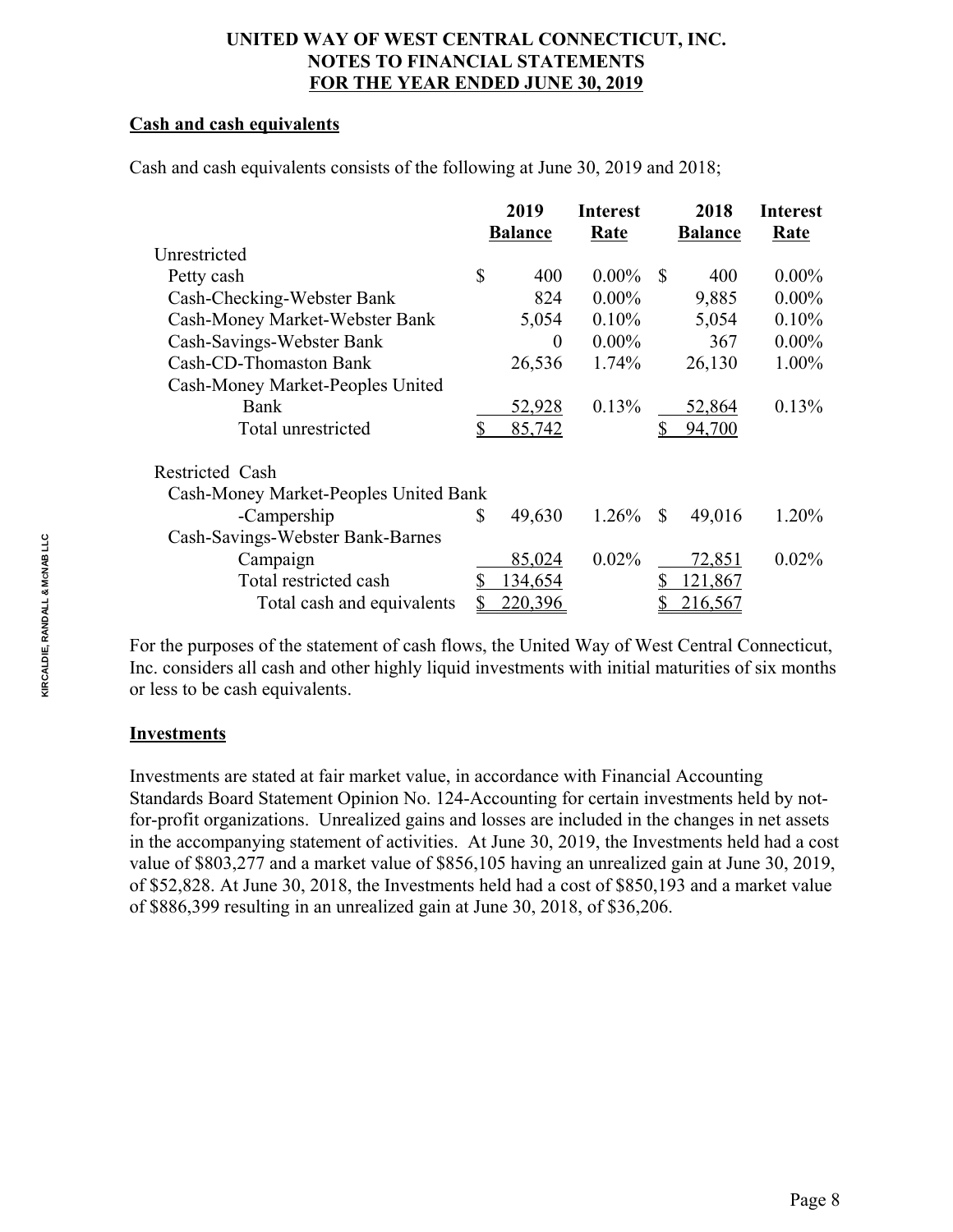#### **Public Support Recognition**

Fund-raising campaigns are conducted in the fall of each year to raise funds to be allocated to participating agencies in the following fiscal year. All contributions are considered available for unrestricted use unless specifically restricted by the donor as to the use of the donated assets. The public support income recognized in each fiscal year is from the campaign which occurred in the current fiscal year. Pledges are recorded in the balance sheet as receivables, and allowances are provided for amounts estimated to be uncollectible for each pledge year.

Any donations received by June 30, relating to the subsequent year's campaign are recorded as temporarily restricted net assets.

#### **Property and Equipment**

Property and equipment are recorded at cost or, if donated, at the estimated fair market value upon receipt. Maintenance, repairs, and renewals which neither materially add to the value of the property nor appreciably prolong its life are charged to expense as incurred.

#### **Depreciation**

Depreciation is provided on the straight-line method over the estimated useful lives of the related assets (5 years).

#### **Donated Materials and Services**

Donated materials and equipment are recorded as contributions at their estimated values at date of receipt. There were no donated materials and services reported in the year ended June 30, 2019. During the fiscal year ended June 30, 2018 there was \$25,629 of donated equipment and office furniture. Also, a substantial number of volunteers donated significant amounts of their time in the United Way's fundraising and other activities. No amounts have been reflected in the financial statements for donated services since no objective basis is available to measure the value of such services.

# **Use of Estimates**

The preparation of financial statements in conformity with generally accepted accounting principles requires management to make estimates and assumptions that affect the reported amounts of assets and liabilities and disclosure of contingent assets and liabilities at the date of the financial statements and the reported amounts of revenues and expenses during the reporting period. Actual results could differ from those estimates.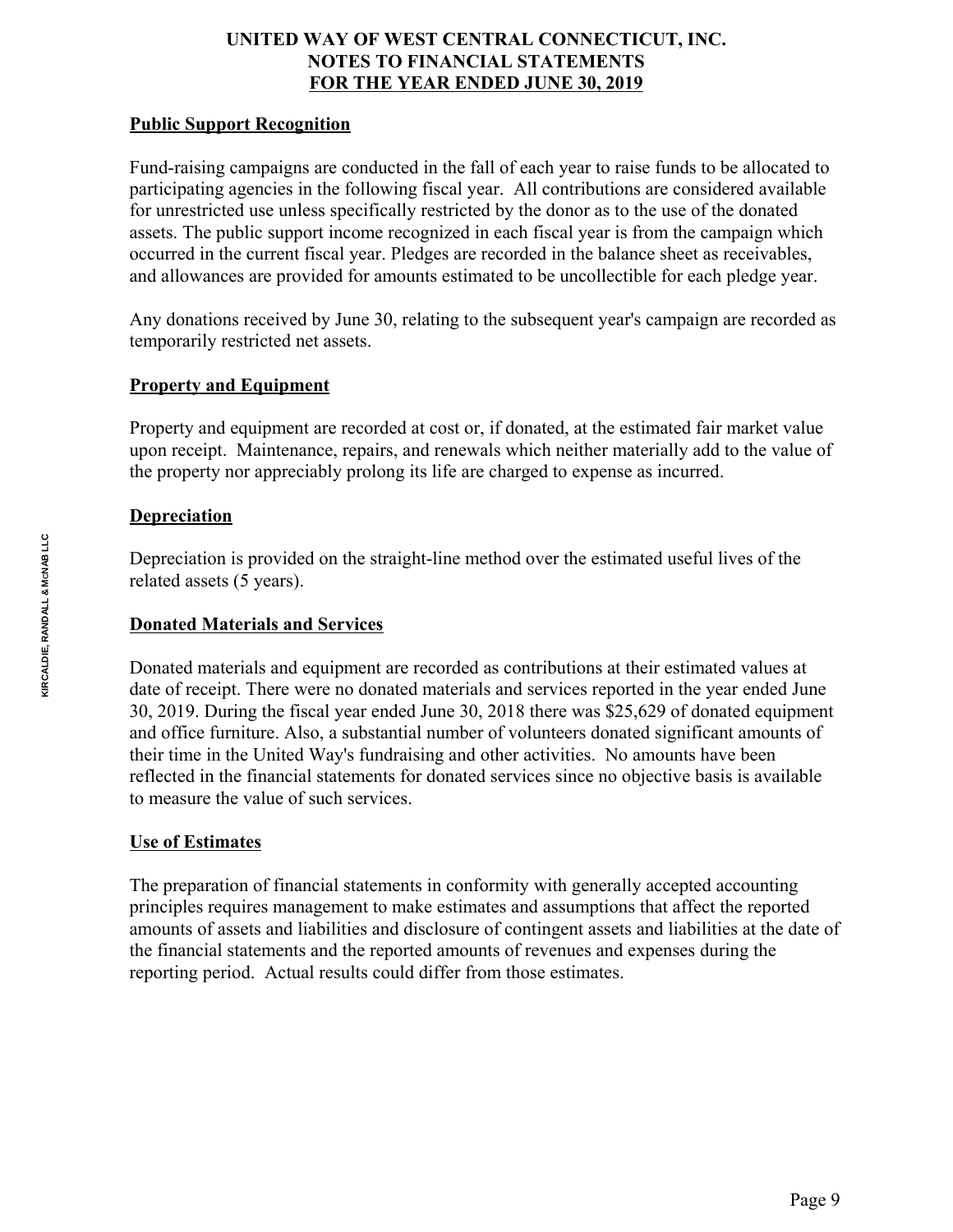# **Contributions**

Contributions, including unconditional promises to give, are recorded as made. All contributions are available for unrestricted use unless specifically restricted by the donor. Conditional promises to give are recognized when the conditions on which they depend are substantially met. Unconditional promises to give due in the next year are recorded at their net realizable value.

#### **Unpaid Allocations and Accrued Administrative and Community Service Expenses**

Unpaid allocations related to the public support recognized in the fiscal year 2019 (Fall 2018 campaign) have been accrued at June 30, 2019, and public support recognized in the fiscal year 2018 (Fall 2017 campaign) have been accrued at June 30, 2018, in order to match allocations and expenses with pledge income from the Fall campaigns.

Board-designated Community Initiative funding is approved on an on-going basis during the June 30, 2020 fiscal year even though the income providing this funding is recognized as revenue in the June 30, 2019 period. Accordingly, these amounts of Initiative funding cannot be accrued as an allocation as of June 30, 2019.

# **Tax Exempt Status**

The Organization is a not-for-profit organization that is exempt from income taxes under Section 501(c)(3) of the Internal Revenue Code. The Organization has also been classified as an entity that is not a private foundation within the meaning of Section 509(a) and qualifies for deductible contributions as provided in Section  $170(b)(1)(A)(vi)$ . Being that the United Way is exempt from federal, state and local income taxes, no provision for income taxes are included in the financial statements.

The Organization is subject to routine audits by taxing jurisdictions; however, there are currently no audits for any tax periods in progress. The Organization believes it is no longer subject to income tax examinations for years prior to 2016 and that income tax filing positions would be sustained upon examination and does not anticipate any adjustments that would result in a material adverse affect on the Organization's financial condition, results of operations or cash flows.

#### **Provision for Uncollectible**

The provision for uncollectible pledges is computed based upon management's estimates of current economic factors, applied to the gross campaign.

# **Revenue Recognition**

Revenue for interest and investment income, support activities, administrative fees and miscellaneous income are recognized as the income is earned.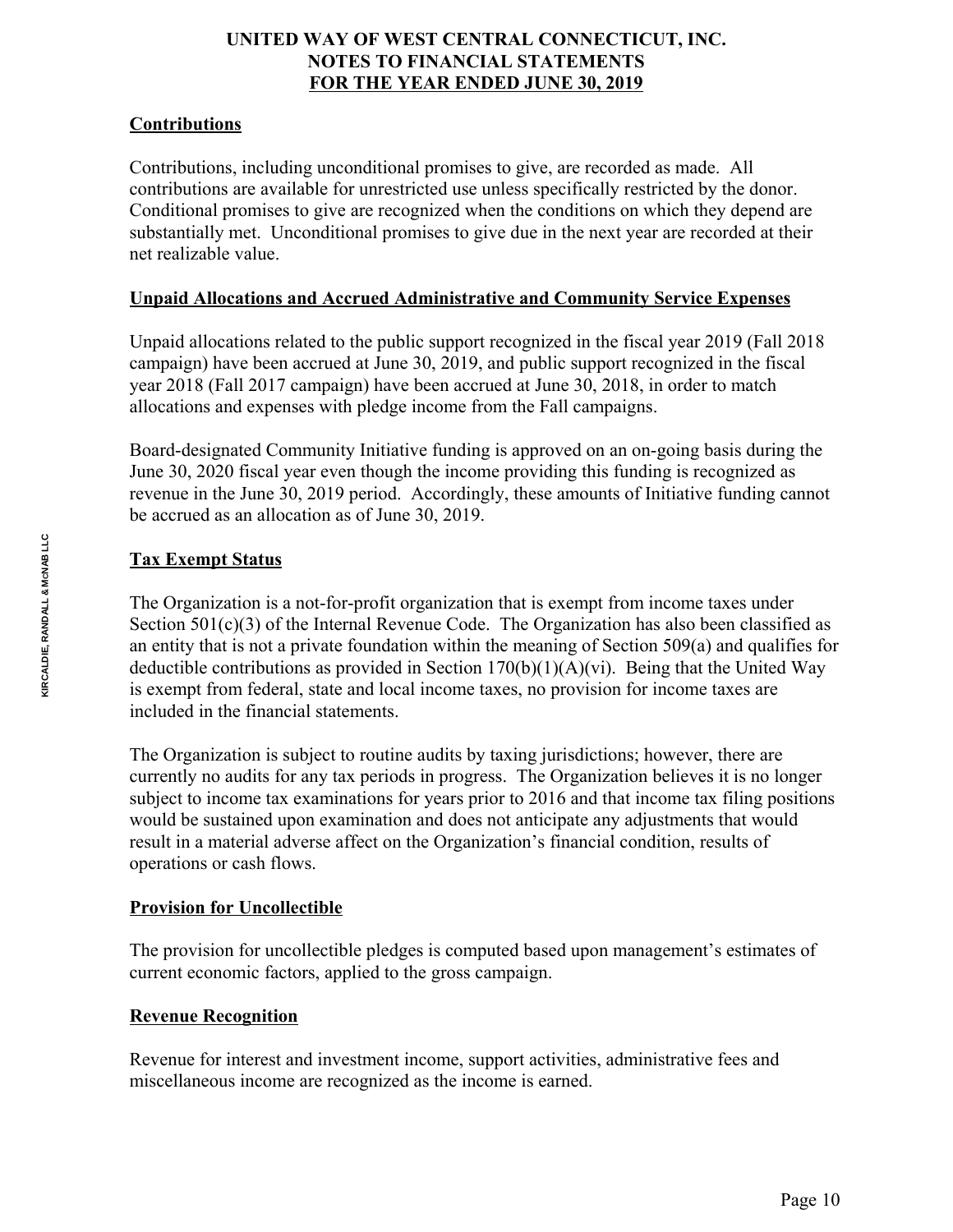#### **Functional Allocation of Expenses**

The costs of providing the various programs and other activities have been summarized on a functional basis in the statement of functional expenses, and the statement of support, revenue, expenses and changes in fund balances. Accordingly, certain costs have been allocated among the program and support services benefitted as follows:

Expenses are charged directly to program or support categories based on specified identification. Indirect expenses have been allocated based upon percentages set up by management to approximate time spent by personnel in the following areas of Program Functions: Allocations and Agency Relations, Community Services, Bristol Discovery Grant, Plymouth Discovery Grant, Fund Raising, and Management and General.

#### **Recognition of Donor Restricted Contributions**

Donor-restricted support is reported as an increase in net assets with donor restrictions. When a restriction expires, net assets with donor restrictions are reclassified to net assets without donor restrictions .

#### **Reclassifications**

Certain accounts in the 2018 financial statements have been reclassified for comparative purposes to conform with the presentation in the current fiscal years financial statements.

#### **NOTE 2 - PLEDGES RECEIVABLE:**

Pledges receivable for the fiscal years ended June 30, 2019 and 2018 are as follows:

|                                 | 2019          | 2018           |
|---------------------------------|---------------|----------------|
| <b>Outstanding Pledges:</b>     |               |                |
| 2018 Campaign                   | \$<br>261,107 | \$<br>0        |
| 2017 Campaign                   | 37,936        | 289,191        |
| 2016 Campaign                   |               | 11,268         |
| Total Pledge receivable         | \$<br>299,043 | \$<br>300,459  |
| Allowance for Uncollectible:    |               |                |
| 2018 Campaign                   | \$<br>15,000  | \$<br>$\Omega$ |
| 2017 Campaign                   | 15,000        | 15,000         |
| 2016 Campaign                   | 0             | 11,000         |
| Total allowance                 | \$<br>30,000  | \$<br>26,000   |
| Net United Way campaign pledge  |               |                |
| receivable                      | \$<br>269,043 | \$<br>274,459  |
| Barnes National Pledge campaign | 390,430       | 368,269        |
| Net operating pledge receivable | 659,473       | 642,728        |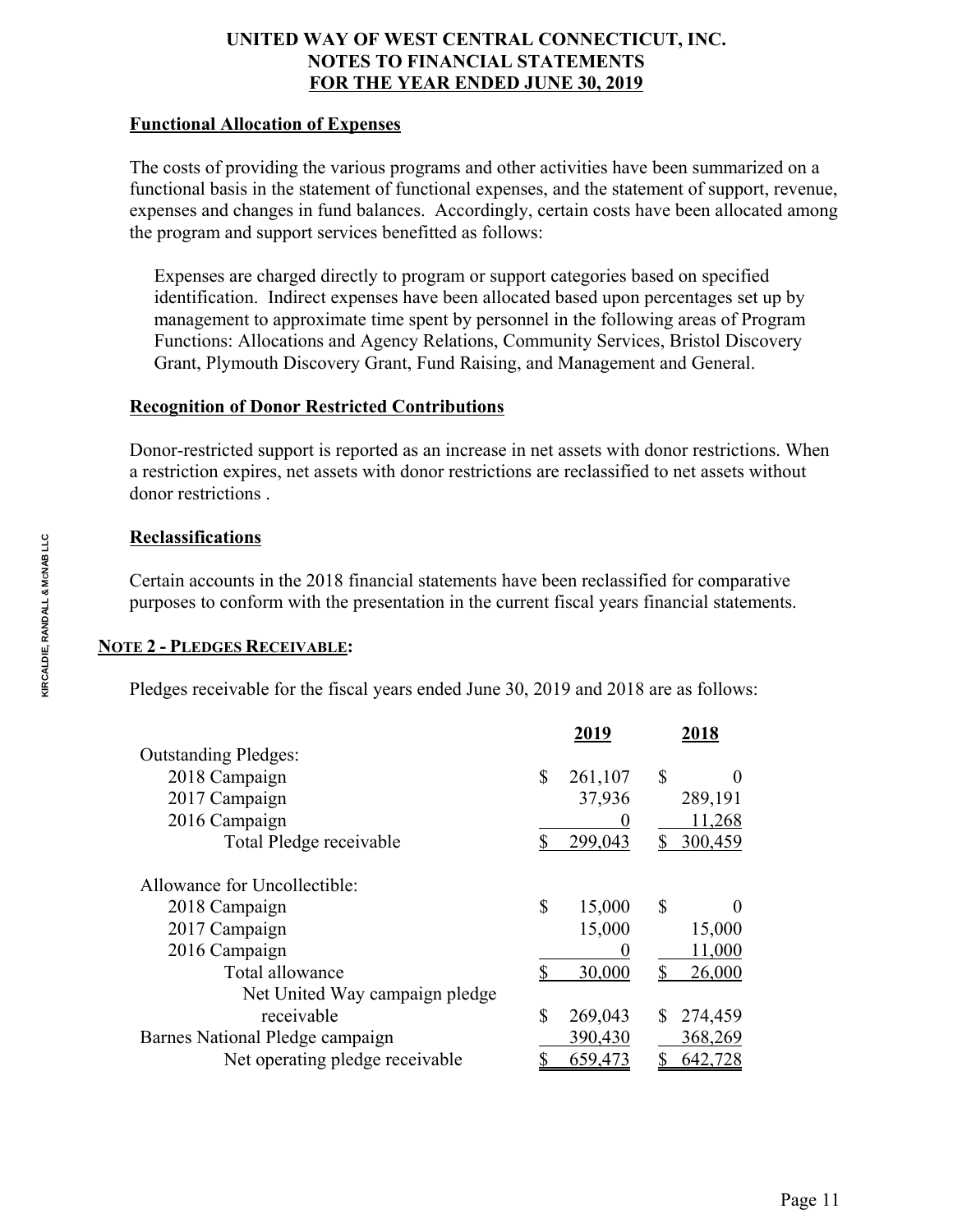#### **NOTE 3 - DONOR DIRECTED GIFTS:**

Through United Way's Annual Community Campaign, donors can direct (designate) their gifts to any qualified  $501(c)(3)$  organization.

United Way Worldwide membership criteria require local United Ways charge donors no more than the actual cost incurred to process and transfer their designated gifts to the agency of their choice. The expenses incurred for the processing of donor directed gifts include, but are not limited to:

- •Verification of designated agencies 501(c)(3) status;
- •Agency certification;
- •Maintenance of the database;
- •Recording individual donor directed gift data;
- •Quality reports with detailed information;
- •Notification of payments forwarded to agencies receiving donor dollars.

Donor directed gifts (the costs incurred in processing/transferring designations) do not qualify and are not reported as community investment and program services. The cost of these directed gift expenses are reported as administrative expenses.

Donor directed gift of \$51,123 and \$65,938 at June 30, 2019 and 2018, respectively, are reported under allocations.

# **NOTE 4 - EMPLOYMENT BENEFIT PLAN:**

# **Defined Contribution Plan**:

The United Way adopted a Defined Contribution Plan, which covers substantially all employees. Contributions to the plan are made by the United Way the employer, on behalf of the participant, at a rate set by the United Way's Board of Directors, and is subject to revision at the Board's discretion.

The total pension expense for 2019 and 2018, amounted to \$13,218 and \$17,672, respectively.

# **NOTE 5 - PLANT AND EQUIPMENT**:

Equipment and fixtures, at cost or if donated at estimated fair market value upon receipt, consist of the following:

|                                | 2019   | 2018   |  |  |
|--------------------------------|--------|--------|--|--|
| Equipment                      | 44,030 | 42,664 |  |  |
| Less, accumulated depreciation | 25,868 |        |  |  |
| Net plant and equipment        | .162   |        |  |  |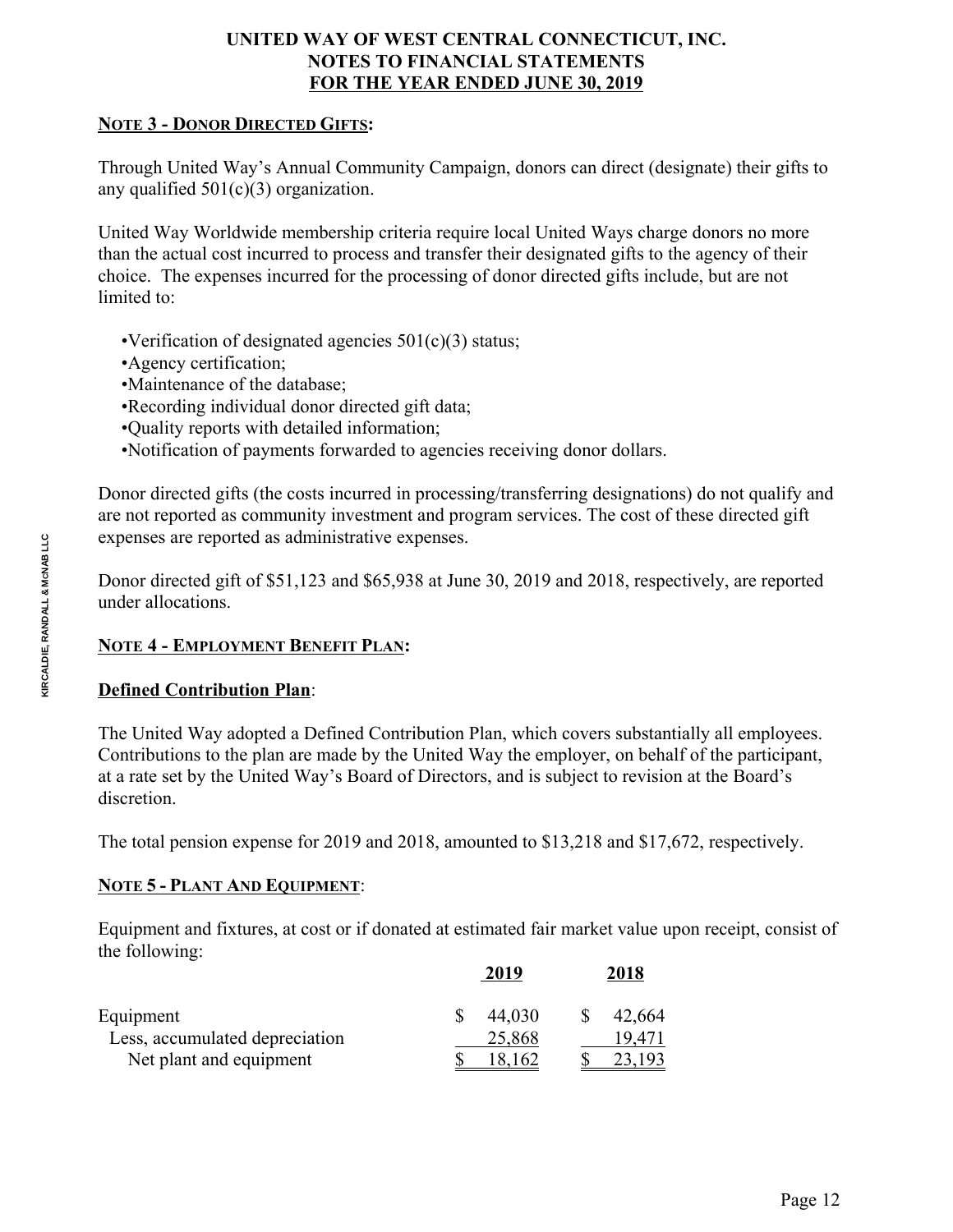During the 2019 fiscal year, the United Way added \$1,366 in plant and equipment and did not retire any of their plant and equipment.

During the 2018 fiscal year, the United Way added \$28,450 in plant and equipment \$25,629 was from donated equipment and office furniture, and there was \$1,469 for a new computer and \$1,352 for a new phone system. There was \$53,932 of fully depreciated plant and equipment retired.

Depreciation expense for the years ended June 30, 2019 and 2018, as follows:

|            | 2019 |        | <u>2018</u> |
|------------|------|--------|-------------|
| Operations | 6397 | œ<br>D | 6,576       |

#### **NOTE 6 - PROPERTY LEASES**:

The United Way continued to be obligated to pay rent for its prior office facilities at 200 Main Street. On January 14, 2016, the United Way entered into a (15) fifteen month lease for its office space at a rate of \$2,500 per month through August 31, 2018, at which time the lease expired.

The United Way entered into a new lease for office space in July 2017, at 440 North Main Street. This lease runs for 10 years. The lease required no payments for the first period, July 1, 2017 to August 31, 2018. Beginning September 1, 2018 the United Way began making payments at a rate of \$2,300 per month through December 2022. Beginning January 2023 payments will decrease to \$2,100 per month. In addition to the above, the United Way was responsible for the monthly CAM charges until August 31, 2018, CAM is included in the lease thereafter. Rent paid for the 2018 fiscal year was \$30,000. Rent paid for the 2019 year was \$28,000.

The following is a schedule of future minimum lease payments based upon the lease agreement:

| <b>Year ended</b> | Amount       |
|-------------------|--------------|
| June 30, 2020     | 27,600<br>\$ |
| June 30, 2021     | 27,600       |
| June 30, 2022     | 27,600       |
| June 30, 2023     | 26,400       |
| June 30, 2024     | 25,200       |
| June 30, 2025     | 25,200       |
| June 30, 2026     | 25,200       |
| June 30, 2027     | 25,200       |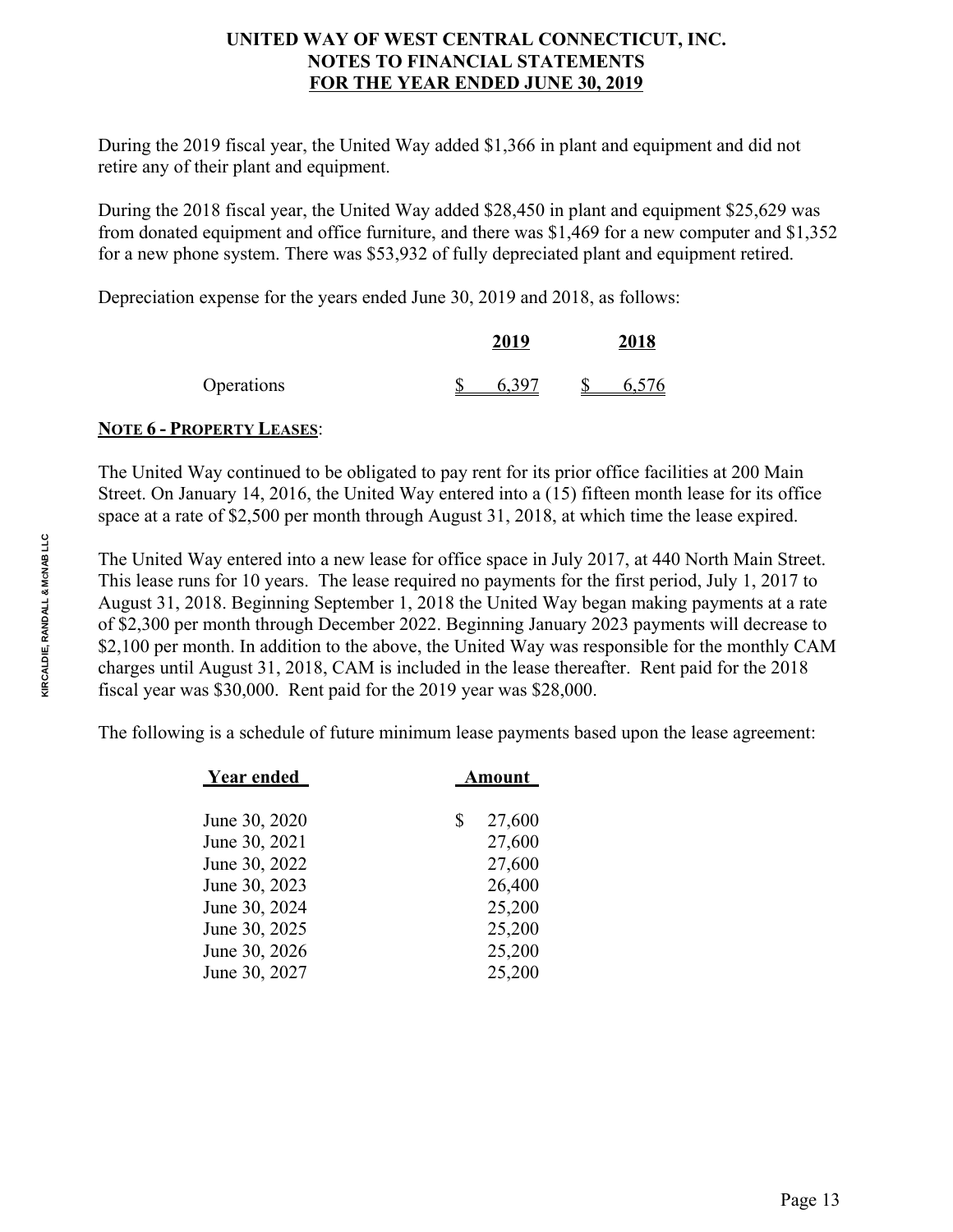#### **NOTE 7 - UNINSURED CASH BALANCES:**

The United Way maintains their cash in bank deposits at three (3) high credit quality financial institutions. The balance at times, may exceed federally insured limits. At June 30, 2019 and June 30, 2018, the cash balances did not exceed the insured limit of \$250,000.

#### **NOTE 8 - DUE TO AFFILIATES**:

Due to affiliates consists of dues payable to the United Way's national organization, the United Way Worldwide.

#### **NOTE 9 - INVESTMENTS AND FAIR VALUE MEASUREMENT**:

The following is a list of investments, by account, held by the United Way, at June 30, 2019 and 2018:

|                                                   |    |                    | 2019                     |                                  |
|---------------------------------------------------|----|--------------------|--------------------------|----------------------------------|
|                                                   |    | Cost               | <b>Market Value</b>      | <b>Unrealized</b><br>Gain (Loss) |
| LPL Financial<br>Main Street Community Foundation | S. | 610,254<br>193,023 | \$<br>643,240<br>212,865 | 32,986<br>19,842                 |
|                                                   |    | 803,277            | 856,105                  | 52,828                           |

Net investment income of \$45,648 was earned in the 2019 fiscal year end. There were investments that were sold during the fiscal year ended June 30, 2019, which resulted in a realized loss of \$1,744. Investment fees were paid during the June 30, 2019 fiscal year end amounting to \$7,916.

|                                  |  | Cost    | <b>Market Value</b> |  | <b>Unrealized</b><br>Gain (Loss) |
|----------------------------------|--|---------|---------------------|--|----------------------------------|
| TD Ameritrade                    |  |         |                     |  |                                  |
| LPL Financial                    |  | 653,840 | 678,921             |  | 25,081                           |
| Main Street Community Foundation |  | 196,351 | 207,476             |  | <u>11,125</u>                    |
|                                  |  | 850,193 | 886,399             |  | 36,206                           |

Net investment income of \$60,620 was earned in the 2018 fiscal year end. There were investments that were sold during the fiscal year ended June 30, 2018, which resulted in a realized gain of \$2,801. Investment fees were paid during the June 30, 2018 fiscal year end amounting to \$9,107.

U.S. generally accepted accounting principles establishes a fair value hierarchy which prioritizes the inputs to valuation techniques used to measure fair value of financial instruments into three levels:

Level 1 - Quoted prices (unadjusted) in active markets for identical assets or liabilities where the organization has the ability to access at the measurement date;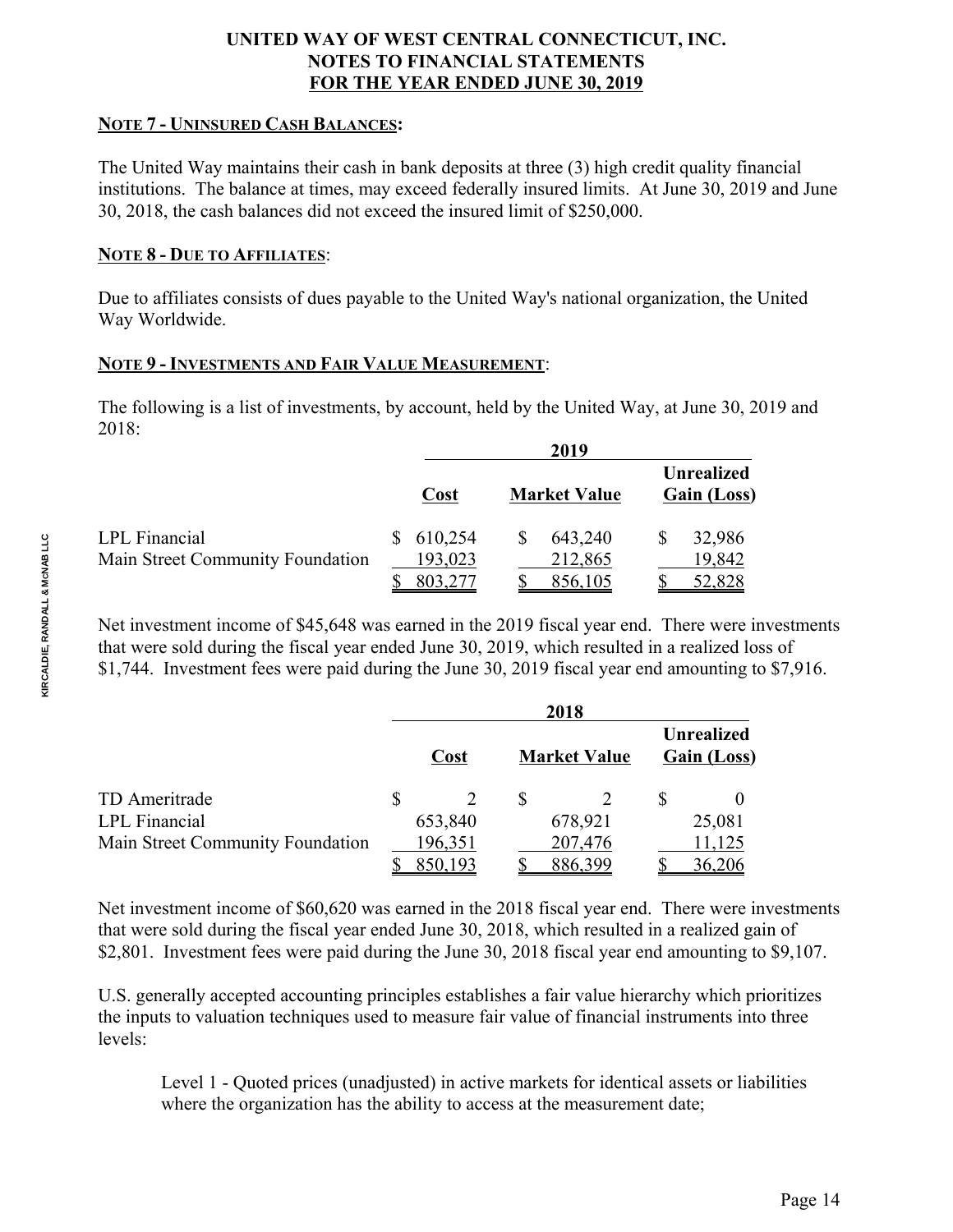Level 2 - Significant other observable inputs other than quoted prices included in Level 1, which are observable for the asset or liability, either directly or indirectly (i.e. quoted prices in inactive markets, broker or dealer quotations, or alternative pricing sources with reasonable levels of price transparency);

Level 3 - Unobservable inputs are used to the extent that observable inputs are unavailable due to little, if any, market activity for the asset or liability. Unobservable inputs are developed based on the best information available, which might include the organization's own data that reflects assumptions that market participants would use in pricing the asset or liability.

|                                         | 2019      |  |                |  |           |              |  |
|-----------------------------------------|-----------|--|----------------|--|-----------|--------------|--|
|                                         | Level 1   |  | <b>Level 2</b> |  | Level 3   | <b>Total</b> |  |
| LPL Financial                           | \$643,240 |  |                |  |           | \$643,240    |  |
| <b>Main Street Community Foundation</b> |           |  |                |  | 212,865   | 212,865      |  |
| Total                                   | \$643,240 |  |                |  | \$212,865 | \$856,105    |  |

|                                         | 2018    |         |  |                |  |           |  |              |
|-----------------------------------------|---------|---------|--|----------------|--|-----------|--|--------------|
|                                         | Level 1 |         |  | <b>Level 2</b> |  | Level 3   |  | <b>Total</b> |
| TD Ameritrade                           |         |         |  |                |  |           |  |              |
| LPL Financial                           |         | 678,921 |  |                |  |           |  | 678,921      |
| <b>Main Street Community Foundation</b> |         |         |  |                |  | 207.476   |  | 207,476      |
| Total                                   |         |         |  |                |  | \$207.476 |  | \$886,399    |

Investments held for long-term purpose are classified as level 3 using figures provided by the third party. Details regarding investments held for long-term purpose measured at fair value on a recurring basis using significant unobservable inputs (level 3) are as follows:

| June 30, 2017, value | \$207,254 |
|----------------------|-----------|
| Change in value      | 5,670     |
| Investment income    | 5,787     |
| Fees                 | (3,335)   |
| Distribution         | (7,900)   |
| June 30, 2018, value | \$207,476 |
| Change in value      | 11,374    |
| Investment income    | 5,949     |
| Fees                 | (3,284)   |
| Distribution         | (8,650)   |
| June 30, 2019, value | 212,865   |

There have been no changes in valuation techniques and related inputs used at June 30, 2019 and 2018.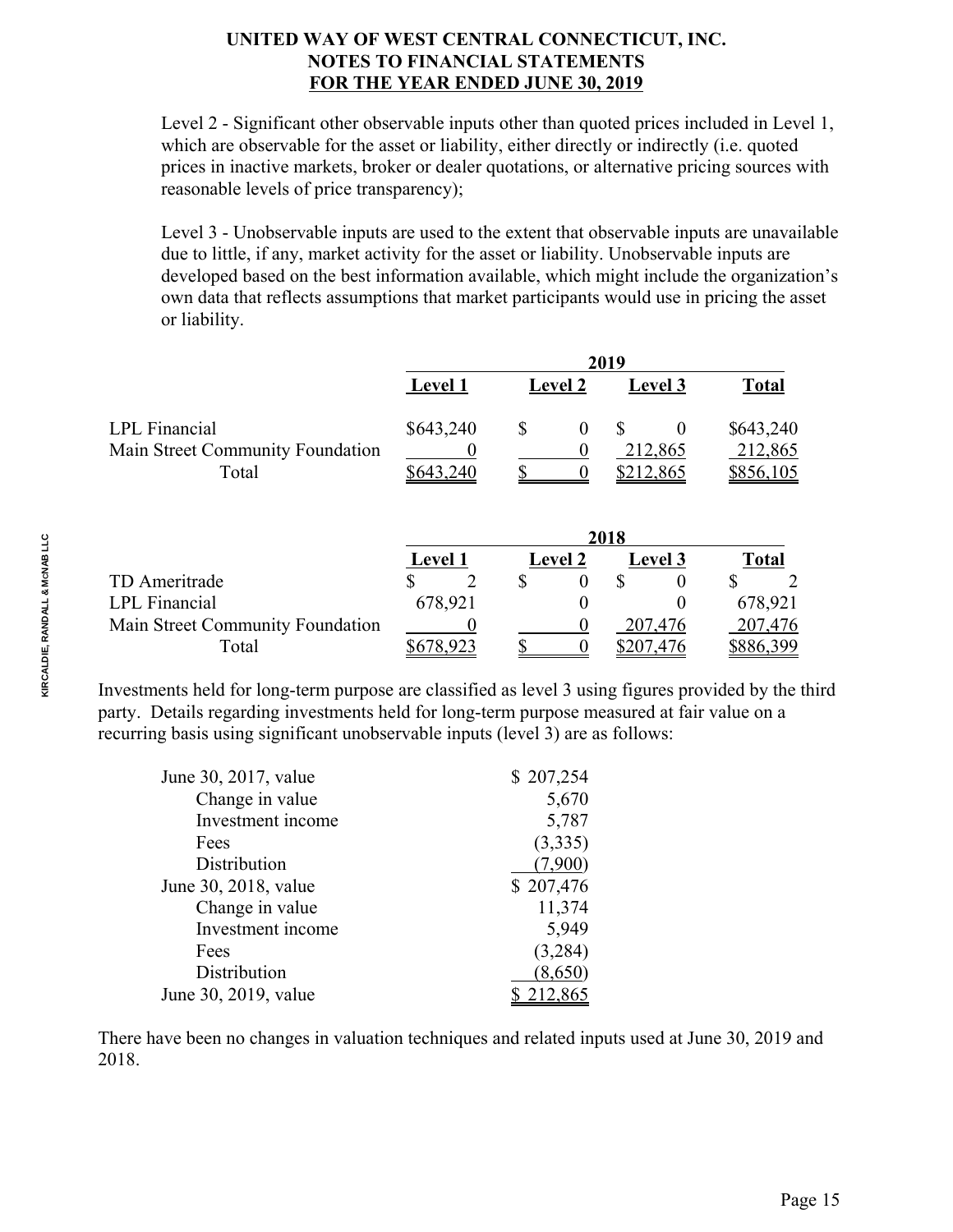The preceding methods may produce a fair value calculation that may not be indicative of net realizable value or reflective of future fair values. Furthermore, although the Organization believes its valuation methods are appropriate and consistent with other market participants, the use of different methodologies or assumptions to determine the fair value of certain financial instruments could result in a different fair value measurement at the reporting date.

The United Way's investments are in publicly traded securities. Fair value for these investments is based on quoted market prices and published net asset values. Investments at June 30, consisted of the following:

|                   |                   | 2019                |              |
|-------------------|-------------------|---------------------|--------------|
|                   | <b>Unrealized</b> |                     |              |
|                   | <b>Book Value</b> | <b>Market Value</b> | Gain (Loss)  |
| Equity securities | 507,878<br>\$     | \$<br>540,864       | \$<br>32,986 |
| Mutual funds      | 295,399           | 315,241             | 19,842       |
|                   | 803,277           | 856,105             | 52,828       |
|                   |                   | 2018                |              |
|                   | <b>Unrealized</b> |                     |              |
|                   | <b>Book Value</b> | <b>Market Value</b> | Gain (Loss)  |
| Equity securities | \$<br>647,793     | \$<br>672,873       | \$<br>25,080 |
| Mutual funds      | 202,400           | 213,526             | 11,126       |
|                   | 850,193           | 886,399             | 32           |

Components of investment income for the year ended June 30 are as follows:

|                                                                                      | 2019                                       | 2018                                     |
|--------------------------------------------------------------------------------------|--------------------------------------------|------------------------------------------|
| Investment income<br>Realized gains (losses)<br>Interest - cash equivalents<br>Total | 47,392<br>\$<br>(1,744)<br>1,106<br>46,754 | 62,439<br>\$<br>(2,801)<br>982<br>60,620 |
| Unrealized gain (loss)                                                               | 16,622                                     | (15,517)                                 |
| Investment related fees                                                              |                                            |                                          |

#### **NOTE 10 - NET ASSETS WITH DONOR RESTRICTIONS:**

Net assets with donor restrictions are funds that were donated to the United Way of West Central Connecticut, Inc., which are restricted by the donor, as to its use.

Net assets with donor restrictions amounted to \$463,618, as of June 30, 2019. This balance is made up of \$13,450 of advances on the campaign to be run in the fall of 2019, \$18,717 of advanced fees for the 2020 year, \$90,664 of program restricted funds and \$340,787 of principal restrictions, described in detail in Note 11.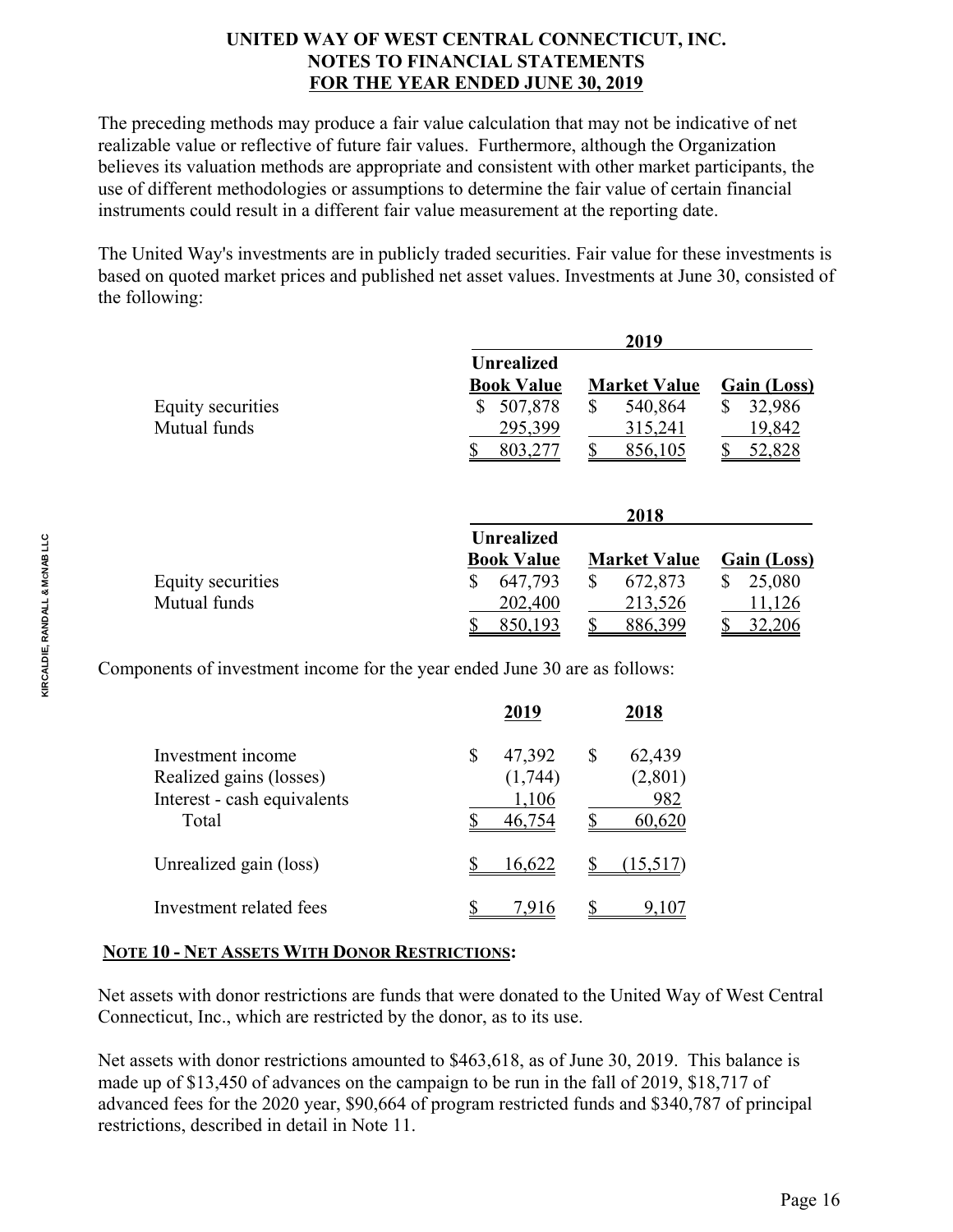Net assets with donor restrictions amounted to \$434,202 as of June 30, 2018. This balance is made up of \$5,800 of advances on the campaign to be run in the fall of 2018, \$1,200 of advances on an event happening in the 2019 year, \$86,415 of program restricted funds and \$340,787 of principal restrictions described in detail in Note 11.

During the years ended June 30, 2019 and 2018, \$2,751 and \$69,797, respectively, were released from donor restriction. The breakdown of the donor restrictions released for the June 30, 2019, fiscal year end was campaign advances and activities of \$2,751 and \$0 of program restricted funds. The breakdown of the temporarily restrictions released for the June 30, 2018, fiscal year end was campaign advances of \$1,500 and \$10,200 from program restricted funds.

#### **NOTE 11 - NET ASSETS WITH DONOR RESTRICTIONS- PRINCIPAL RESTRICTIONS:**

Net assets-with donor restrictions-principal restrictions are subjected to donor-imposed stipulations that they be maintained permanently by the United Way. Generally, these donations are given to the organization to invest the principal amount of the fund and to use the income off the investment of these funds for general operating purposes.

The net assets with donor restrictions-principal restrictions balance as of June 30, 2019 and 2018 is made up as follows:

|                                      | 2019      | 2018      |
|--------------------------------------|-----------|-----------|
| Page Fund principal                  | \$168,500 | \$168,500 |
| Marion Rich Fund principal           | 163,000   | 163,000   |
| Moran/Rich Campership Fund principal | 9,287     | 9,287     |
|                                      | 340 787   | 340.787   |

#### **NOTE 12 - NET ASSETS WITHOUT DONOR RESTRICTIONS**:

Net assets without donor restrictions are made up of funds which are not specifically restricted as to its use. The majority of these funds are expected to be used for venture grants and to fund other community needs in the next fiscal year.

The board has appropriated a portion of unrestricted net assets into three classifications as follows:

Unappropriated have no restrictions.

Board designated in Plant & Equipment are made up of all capitalized, net of depreciation, plant and equipment owned by the United Way.

Board Designated Community Initiatives - are funds that were set aside by the Board for future Community initiative program expenditures.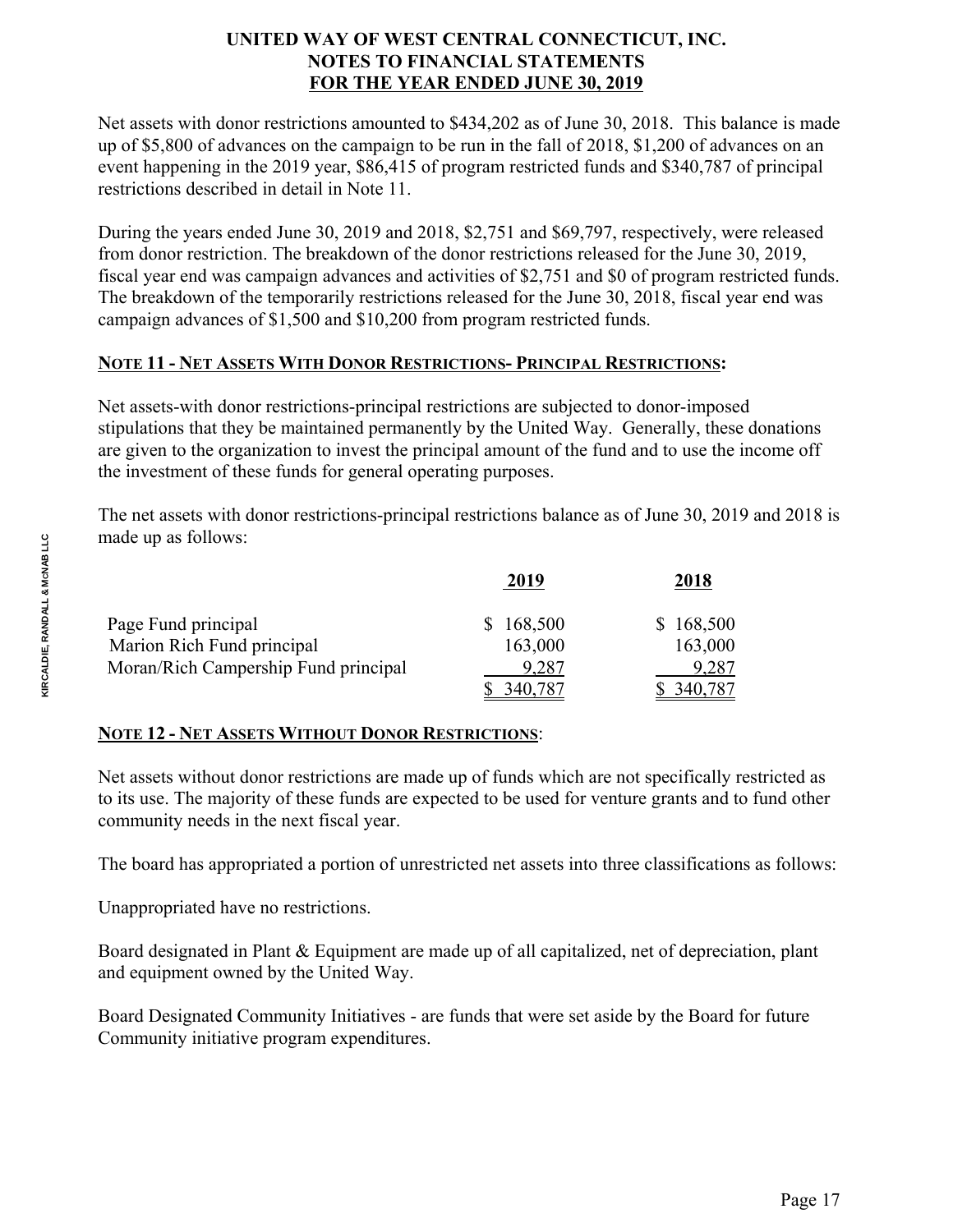#### **NOTE 13 - ALLOCATIONS PAYABLE TO DESIGNATED AGENCIES**:

Allocations amounting to \$739,804, and \$703,756 were allocated to designated agencies as payable on June 30, 2019 and 2018, respectively. This balance represents twelve months of agencies' allocations for the upcoming years. The Board of the United Way of West Central Connecticut, Inc., set the allocations during the years ended June 30, 2019 and 2018, respectively.

A breakdown of the Allocations Payable is as follows:

|                                  | 2019    | 2018    |
|----------------------------------|---------|---------|
| Campaign Allocations payable     | 199,347 | 199,863 |
| Donor Designations               | 50,000  | 58,600  |
| Barnes Allocations payable       | 490,457 | 445,293 |
| <b>Total Allocations payable</b> | 739.804 | 703,756 |

# **NOTE 14 - GRANTS**:

The United Way of West Central Connecticut, Inc., receives grants from private foundations to assist in their community initiatives. All of these funds are included in the statement of activities, as special contributions.

Grants received during the June 30, 2019 fiscal year were as follows:

The Barnes Foundation provided \$15,000 for early literacy programs in Bristol.

 The Bristol School Readiness council provided \$5,000 for coordination of early childhood and literacy programs in Bristol.

 The Clinton S. Roberts Foundation provided \$15,000 for early childhood and literacy programs in Bristol.

 The Tim & Mary Walsh Charitable Fund, the Wally Barnes Fund for Community Leadership initiatives and the Money in motion Fund at the Main Street Community Foundation provided \$99,170 for summer youth employment and career exploration programs.

The Melville Charitable Trust provided \$5,000 for basic Human needs programs.

Grants received during the June 30, 2018 fiscal year were as follows:

The Barnes Foundation provided \$15,000 for early literacy programs in Bristol.

 The Main Street Community Foundation provided \$85,000 for a summer youth employment and career exploration program.

The Stocker Foundation provided \$10,193 for a summer literacy program in Bristol.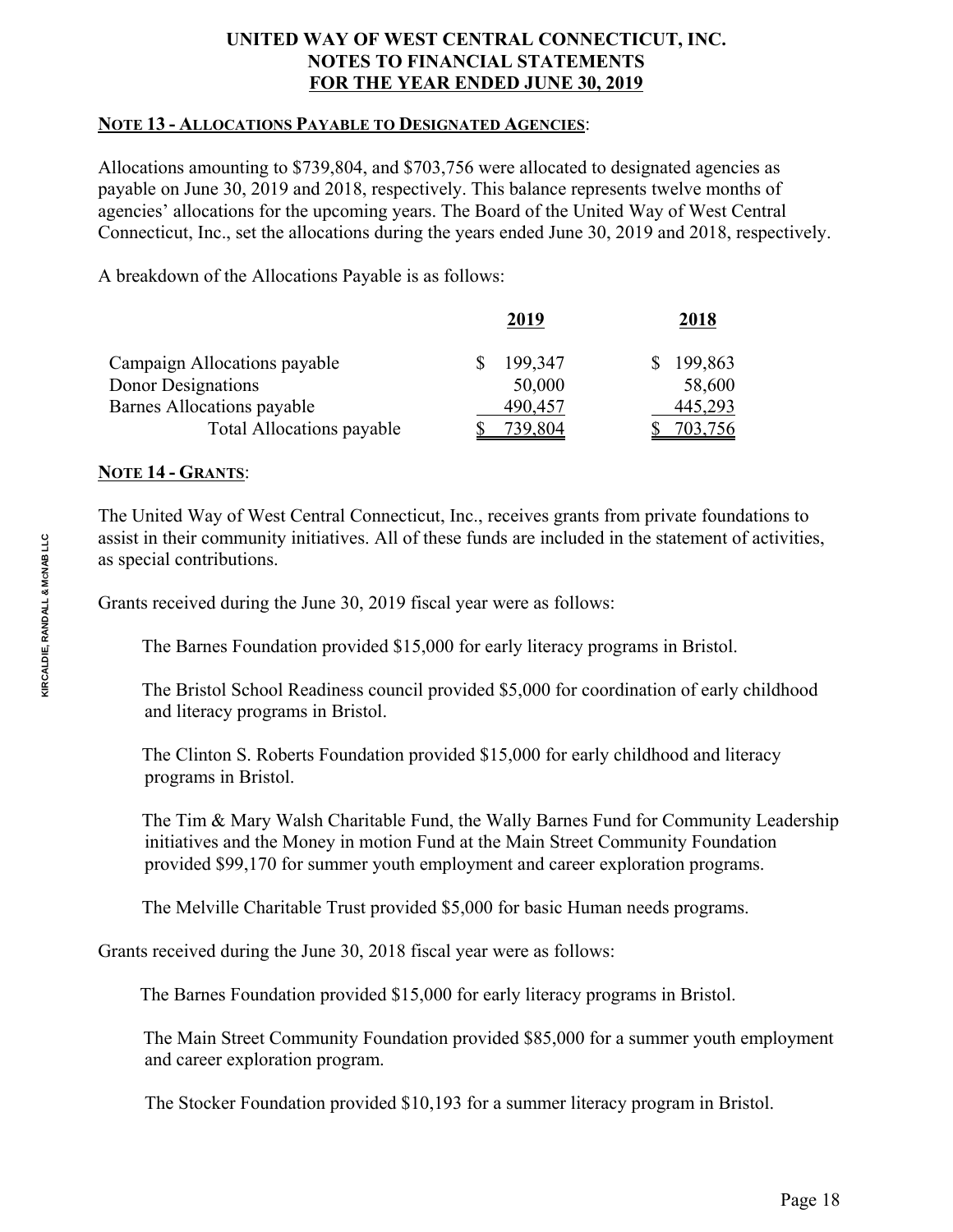#### **NOTE 15 -LEASING ARRANGEMENTS**:

The United Way contracts for certain equipment under long term equipment lease arrangements. Future minimum lease payments required under these equipment leases having an initial or remaining noncancellable lease term in excess of one year, as of June 30, 2019 are:

| <b>Year Ending June 30,</b> | Amount |
|-----------------------------|--------|
| 2020                        | 2,988  |
| 2021                        | 2,988  |
| 2022                        | -992   |
|                             |        |

The equipment lease expenses were \$2,988 and \$2,988 for the years ended June 30, 2019 and 2018, respectively.

#### **NOTE 16 — INFORMATION REGARDING LIQUIDITY AND AVAILABILITY:**

The Company strives to maintain liquid financial assets sufficient to cover the general expenditures of the organization. Financial assets in excess of daily cash requirements are set aside in the saving accounts.

The following table reflects the Company's financial assets as of June 30, 2019, reduced by amounts that are not available to meet general expenditures within one year of the statement of financial position date because of contractual restrictions or internal board designations. Amounts not available can include a board-designated special projects fund that is intended to fund special board initiatives not considered in the annual operating budget. Amounts not available to meet general expenditures within one year also may also include net assets with donor restrictions. There were \$122,834 of net assets with donor and board restrictions at June 30, 2019.

Liquidity and Available Assets are as follows:

|                                                                               | <b>June 30, 2019</b> |
|-------------------------------------------------------------------------------|----------------------|
| Cash and Cash equivalents                                                     | 220,396<br>S.        |
| Pledge receivable                                                             | 659,473              |
| Other current assets                                                          | 31,862               |
| Total financial assets available                                              | 911,731              |
| less-<br>Donor restricted assets-other<br>Board restricted assets:            | 122,831<br>S         |
| Community initiatives<br>Total restricted assets                              | 122.834              |
| Net financial assets available to meet<br>cash needs for general expenditures |                      |

The organization collects its revenue from donor solicitations and contributions.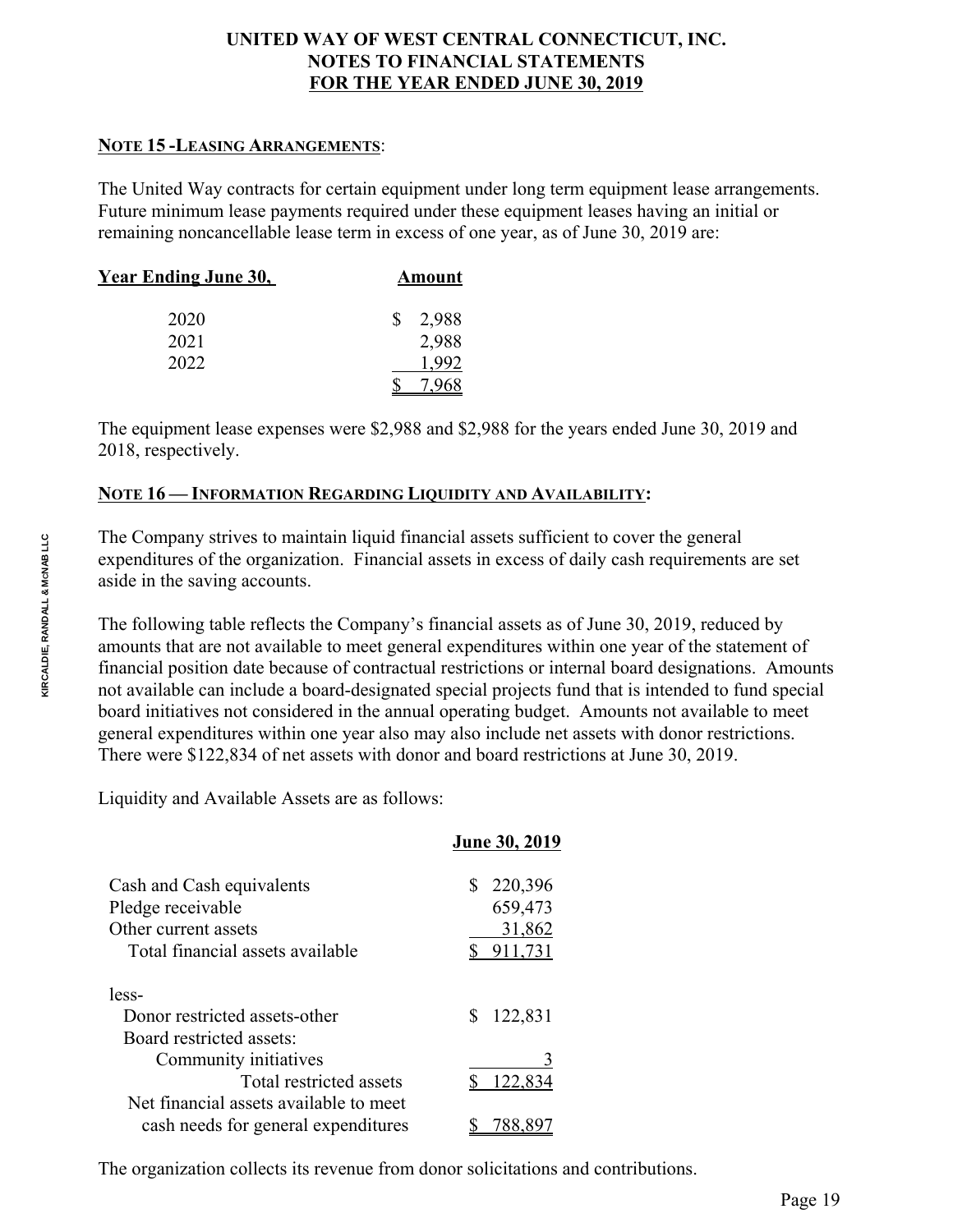# **NOTE 17 -SUBSEQUENT EVENTS**:

Subsequent events have been evaluated by management through January 15,2020 the date the financial statements were available for issue.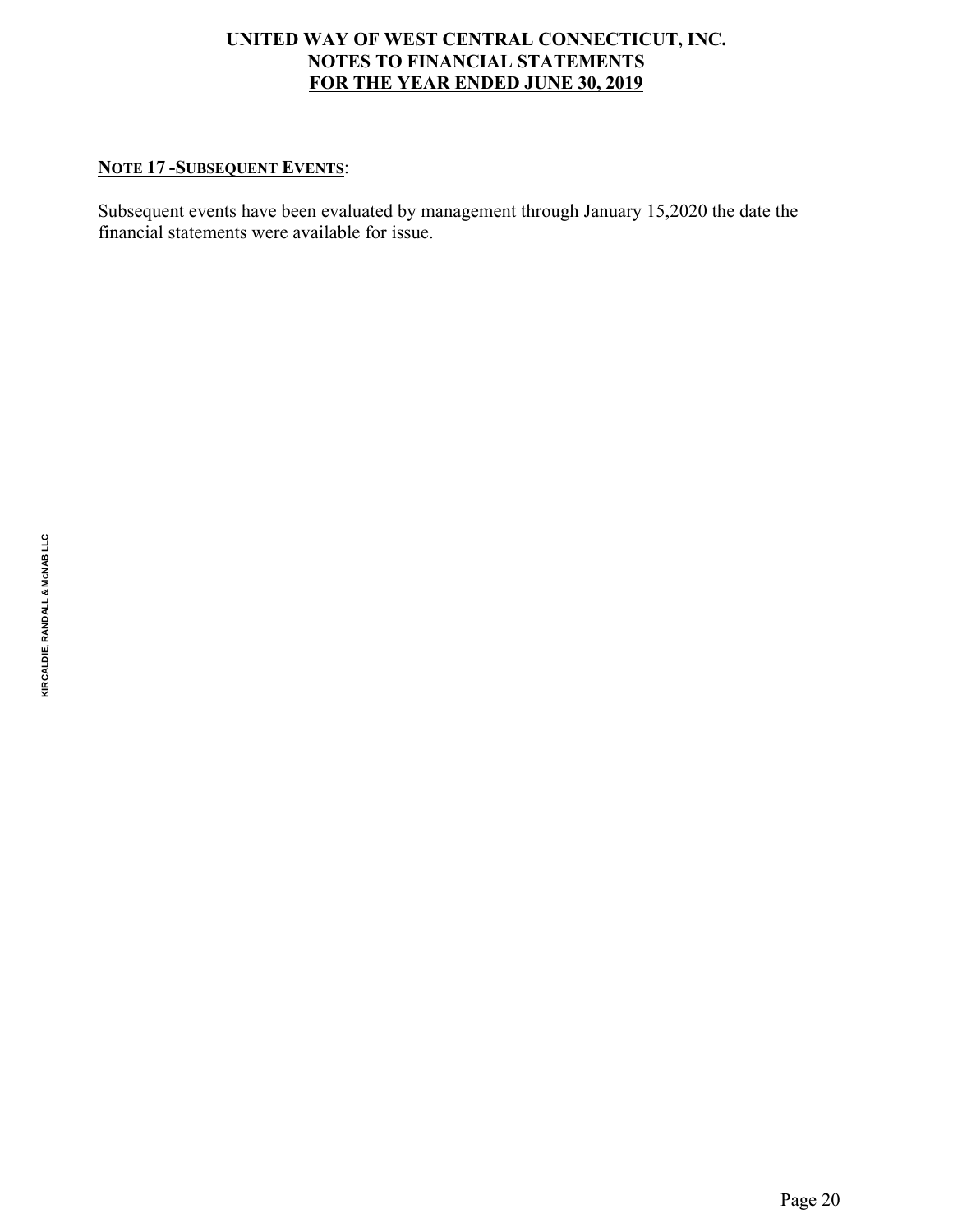#### **UNITED WAY OF WEST CENTRAL CONNECTICUT, INC. ALLOCATIONS TO AGENCIES AND COMMUNITY INITIATIVES FOR THE YEARS ENDED JUNE 30, 2019 AND 2018**

#### Schedule I

| <b>Agencies</b>                                  | <b>Allocations</b><br><b>Approved</b><br>2019/20 | <b>Allocations</b><br><b>Approved</b><br>2018/19 |  |  |
|--------------------------------------------------|--------------------------------------------------|--------------------------------------------------|--|--|
|                                                  |                                                  |                                                  |  |  |
| <b>Bristol Adult Resource Center</b>             | \$<br>5,320                                      | \$<br>5,000                                      |  |  |
| Boys and Girls Club and Family Center of Bristol | 38,304                                           | 36,000                                           |  |  |
| Bristol Hospital, Parent & Child Center          | 5,320                                            | 5,000                                            |  |  |
| Bristol Preschool Child Care Center, Inc.        | 8,512                                            | 8,000                                            |  |  |
| <b>Connecticut Coalition to End Homelessness</b> | 3,724                                            | 3,500                                            |  |  |
| <b>Connecticut Legal Services</b>                | 3,724                                            | 3,500                                            |  |  |
| <b>Community Mental Health Affiliates</b>        | $\theta$                                         | 12,000                                           |  |  |
| <b>ED</b> Advance                                | 6,384                                            | 6,000                                            |  |  |
| <b>HRA</b> of New Britain                        | 15,960                                           | 15,000                                           |  |  |
| Imagine Nation & Bristol Family Resource Center  | 10,640                                           | 10,000                                           |  |  |
| Literacy Volunteers of Central Connecticut       | 3,192                                            | 3,000                                            |  |  |
| Nutmeg Big Brother/Big Sister                    | 3,724                                            | 3,500                                            |  |  |
| Plainville Association of Retarded Citizens      | 2,554                                            | 2,400                                            |  |  |
| Plainville Early Learning Center                 | 6,809                                            | 6,400                                            |  |  |
| <b>Plymouth Community Food Pantry</b>            | 3,192                                            | 3,000                                            |  |  |
| Prudence Crandall Center Inc.                    | 15,960                                           | 15,000                                           |  |  |
| St. Vincent DePaul Society of Bristol Inc.       | 26,600                                           | 25,000                                           |  |  |
| <b>Salvation Army</b>                            | 5,320                                            | 5,000                                            |  |  |
| United Way of Connecticut                        | 6,976                                            | 7,063                                            |  |  |
| <b>Wheeler Clinic</b>                            | 19,152                                           | 18,000                                           |  |  |
| Wheeler Regional YMCA                            | 2,660                                            | 2,500                                            |  |  |
| YWCA of New Britain                              | 5,320                                            | 5,000                                            |  |  |
| Total allocation to agencies                     | 199,347<br>\$                                    | 199,863<br>\$                                    |  |  |
| <b>Community Initiatives and Programs</b>        |                                                  |                                                  |  |  |
| Education                                        | \$<br>16,246                                     | \$                                               |  |  |
|                                                  |                                                  | 36,468                                           |  |  |
| Income<br>Health                                 | 17,057<br>353                                    | 29,056<br>9,516                                  |  |  |
|                                                  | 85,342                                           |                                                  |  |  |
| Summer work program                              |                                                  | 92,919                                           |  |  |
| My free taxes                                    | $\theta$                                         | 5,606                                            |  |  |
| Early childhood                                  | 21,502                                           | $\theta$                                         |  |  |
| Local prevention council                         | 9,364                                            | $\boldsymbol{0}$                                 |  |  |
| Other programs                                   | 1,960                                            | 13,181                                           |  |  |
| Total allocation to community initiatives        | 151,824<br>$\boldsymbol{\mathsf{S}}$             | 186,746<br>$\mathbb{S}$                          |  |  |